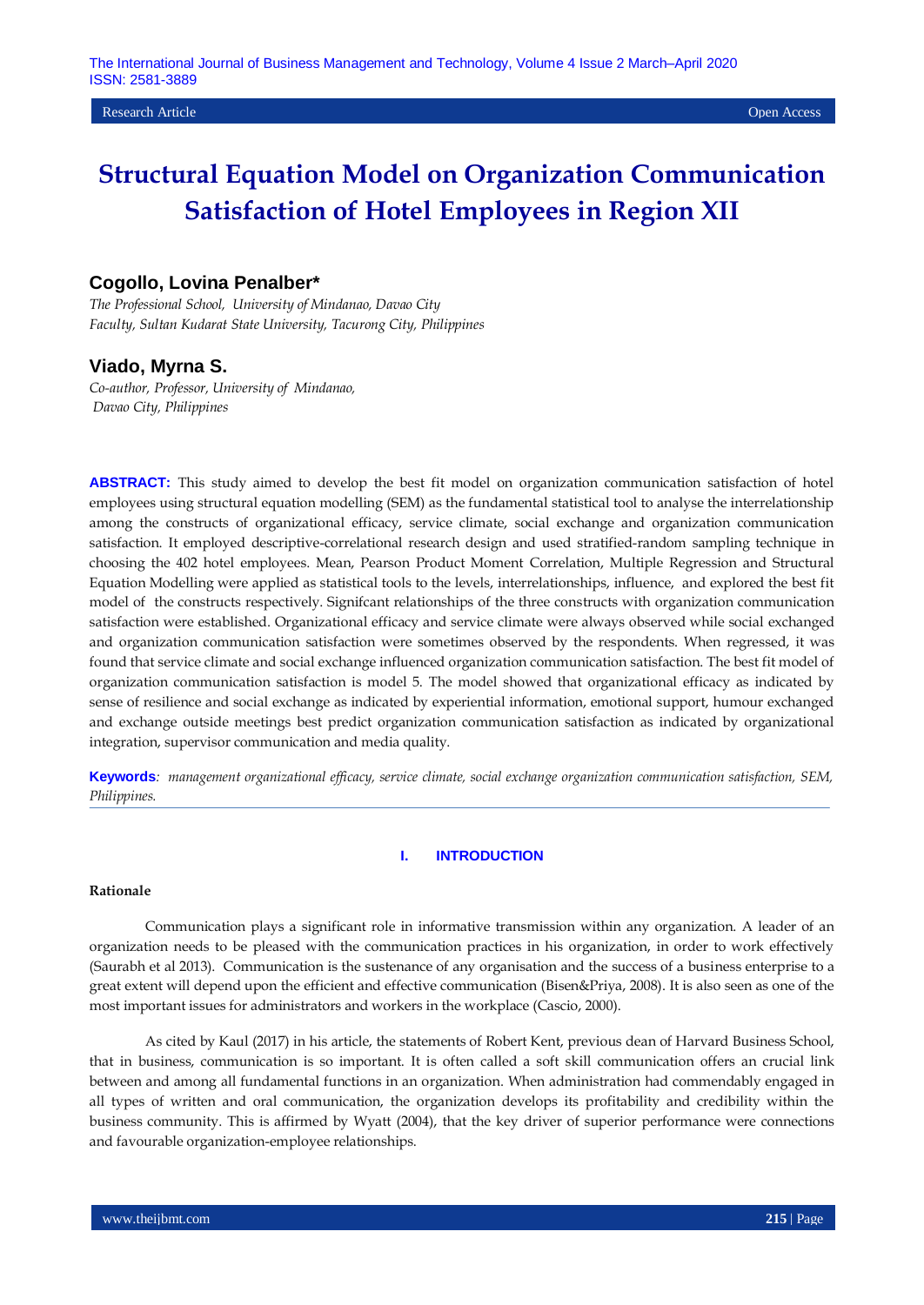Organization communication satisfaction is worthy to be investigated (Tsai, Chuang, & Hsieh, 2009). The level of communication satisfaction where supervisors and managers are open to suggestions, listen and pay attention, and have guidance to address job-related problems and feedback.

As reported in Malekane's study (2014), he found out that in order for an organization to use its purpose to its best possible level, good internal communication features often need to be worked out with employee satisfaction and communication efficiency. The combinations between these activities ensure that employers and employees are considerate about the vision of the organization where it is heading. However, contact satisfaction of workplace organizations in global companies remains unexplored (Snape and Redman, 2010). Employees are said to be one of the core factors in the effective operation of the hospitality sector, driving competitive advantages in the hotel industry. If the company has the right staff, the probability of success for any firm can be significantly improved (Connor, et.al., 2003; Karatepe et al., 2009).

In Hong, et.al. (2013) research, organizations are advised to promote a positive service environment as it directs employee attitudes and behaviors and is a key factor in organizational success (Kusluvanet.al., 2010). Service climate study, however, has focused heavily on assessing the perceptions of customers (Bowen and Schneider, 2014), their satisfaction, and the effect on the financial performance of the business.

Service workers who have encountered positive leadership (supervisor support) and participant (co-worker support in the same team and interdepartmental support), relationships are likely to experience a higher degree of support, resulting in greater commitment to organizational objectives (Snape and Redman, 2010). Co-worker support, inter-departmental support and supervisor support collected can be perceived as internal customer service. The main assertion from the Social Exchange Theory (SET) is that a firm's partnership relationships are a social exchange network.

Based on these discussions, organization communication satisfaction still remain unexplored, hence, there should be a further research to be conducted on the relationships between and among other organizational issues that either positively or negatively affect the organization communication satisfaction of hotel employees.

It is on the above context that the researcher decided to conduct the study dealing with the three variables as a construct of organization communication satisfaction. While there are existing studies on the link of each mentioned variable to organization communication satisfaction, those studies are in bivariate relationships only and conducted separately by different researchers.

This study, however, is a superior version of those individual studies considering that it covers the four variables in the study with the hope of producing a model for organization communication satisfaction specifically for hotel employees making this study will become a meaningful contribution to new knowledge, hence the conduct of this study.

# **II. MATERIALS AND METHODS**

# **Research Design**

This study employed quantitative research design utilizing descriptive-correlational technique. This is used to develop and employ mathematical models, theories and or hypothesis pertaining to a phenomenon. In the extraction of the best fit model, structural equation model was used. First, it utilized descriptive correlational method. According to Gill (2013), a descriptive study entails describing a certain aspect of a group of individuals whose responses are continuous data where simple means on the average level is depicted. On one hand, correlation is used to investigate and measure the connection between two or more variables.

The study used structural equation modelling that aims to come up with the best fit model on organization communication satisfaction that may help hotel businesses attract, select and retain employees. This is a multivariate technique to scrutinize multiple dependence relationships among the variables at the same time (Bose, 2019). Specifically, this research examined the interrelationship of organizational efficacy, service climate, social exchange and organization communication satisfaction among hotel employees.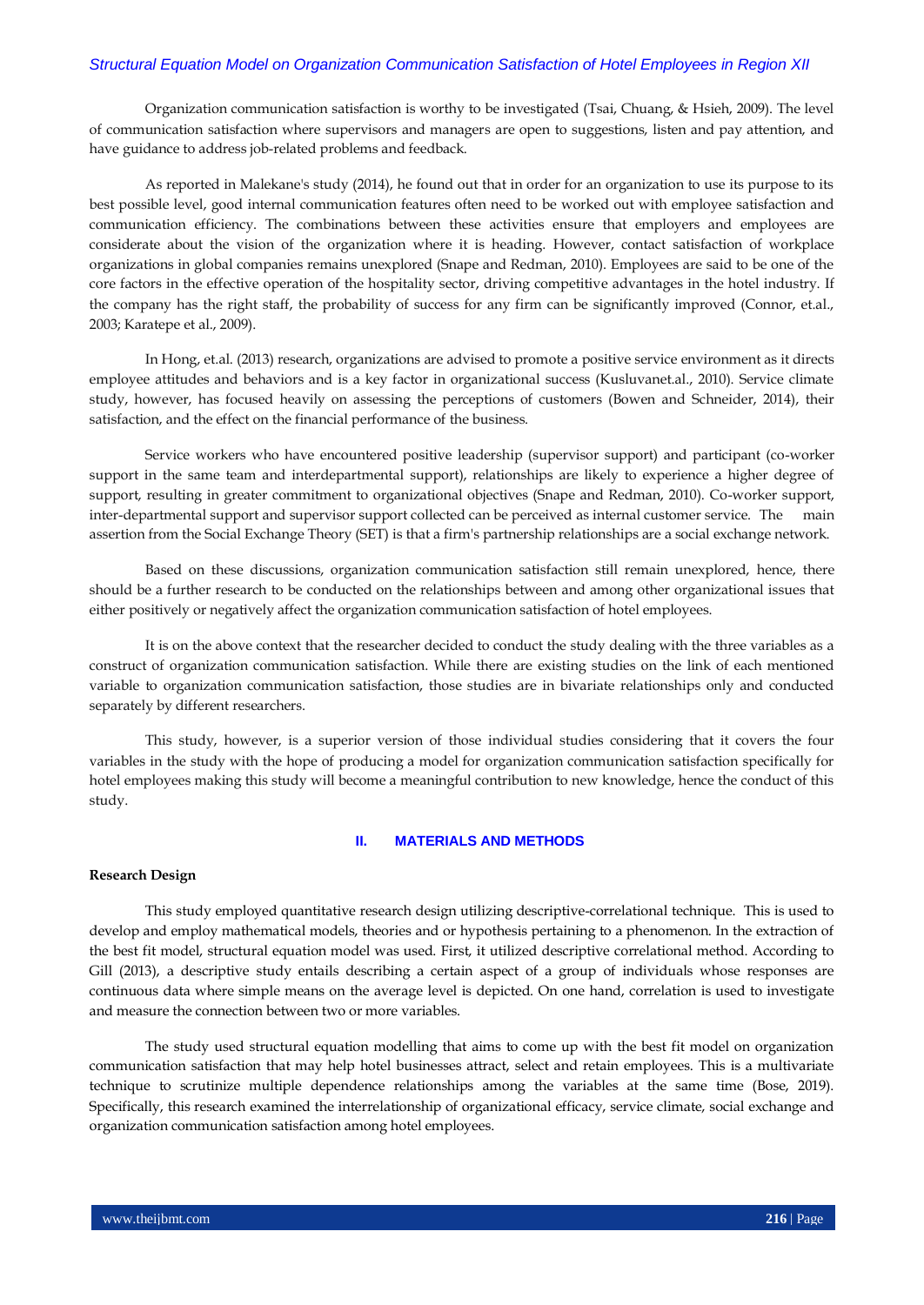Structural equation modelling is a complex method of data analysis as compared to other statistical method. It is a mathematical tool used for delineating causal conclusions from a fusion of observational data and theoretical assumptions (Bhatta, Albert, Kahana&Lekhak, 2017; Hair, Babin&Krey, 2017; Pearl, 2012.

This study used the normal theory methods in the parameter estimates due to the large sample to have asymptomatically biased, efficient and consistent due to sample estimate convergence (Tomarken, 2005).

# Research Locale

The study was conducted in the SOCSKSARGEN Region, designated as Region XII, one of the regions in the Philippines situated in the central portion of Mindanao. It is consisted of four provinces, namely: South Cotabato, Sultan Kudarat, Sarangani and North Cotabato.

The respondents of this study were the hotel employees in Region XII specifically from General Santos City, Koronadal City, Tacurong City, Kidapawan City and Isulan, Sultan Kudarat. Survey questionnaires were administered in the said areas.

As of this writing, hotel employees in Region XII can take any challenges, can work effectively with groups to accomplish a goal, responds to customer' feedback and suggestions quickly. Supervisors and employees were optimistic to accomplish their goals.

#### **Population and Sample**

Scientific process was employed in choosing the respondents. Stratified-random sampling was used in determining the respondents. A random sample was done where participants of the population were first divided into strata, then they are randomly selected to be a part of the sample (Boodie, 2018). A total of 402 completed surveys were made which was way higher than the maximum number of 400 at 0.05 significance level (Davis and Cosenza 2005). Respondents of the study were the existing employees from hotel establishments in Region XII. Of the 402 respondents, 100 were from General Santos City, 95 from Koronadal City, 80 from Tacurong City, 65 from Kidapawan City, and 62 from Isulan, Sultan Kudarat.

Employees who have rendered of at least three (3) months of service in the industry were considered as respondents. On other hand, those newly appointed employees with less than three (3) months of service as well as with those outside the locale of the study were excluded. Respondents can withdraw anytime he/she feels uncomfortable, intimidated or there is actual and perceived threat physically, psychologically, or emotionally.

Data gathering was conducted from October, 2019 to November 2019.

#### **Research Instrument**

Primary data were used in gathering data about the study constructs which include organization communication satisfaction, organizational efficacy, service climate and social exchange. The survey questionnaires utilized was sourced from various related researches with some modification to fit in the respondents of the study. Restructuring was carried out to make the instrument more applicable to current local business setting.

The survey on organizational efficacy was adapted from Bohn (2001). The said instrument was designed to measure the organizational efficacies of hotels based on three factors, namely: collective capability, sense of mission and sense of resilience.The responses of study participants are interpreted using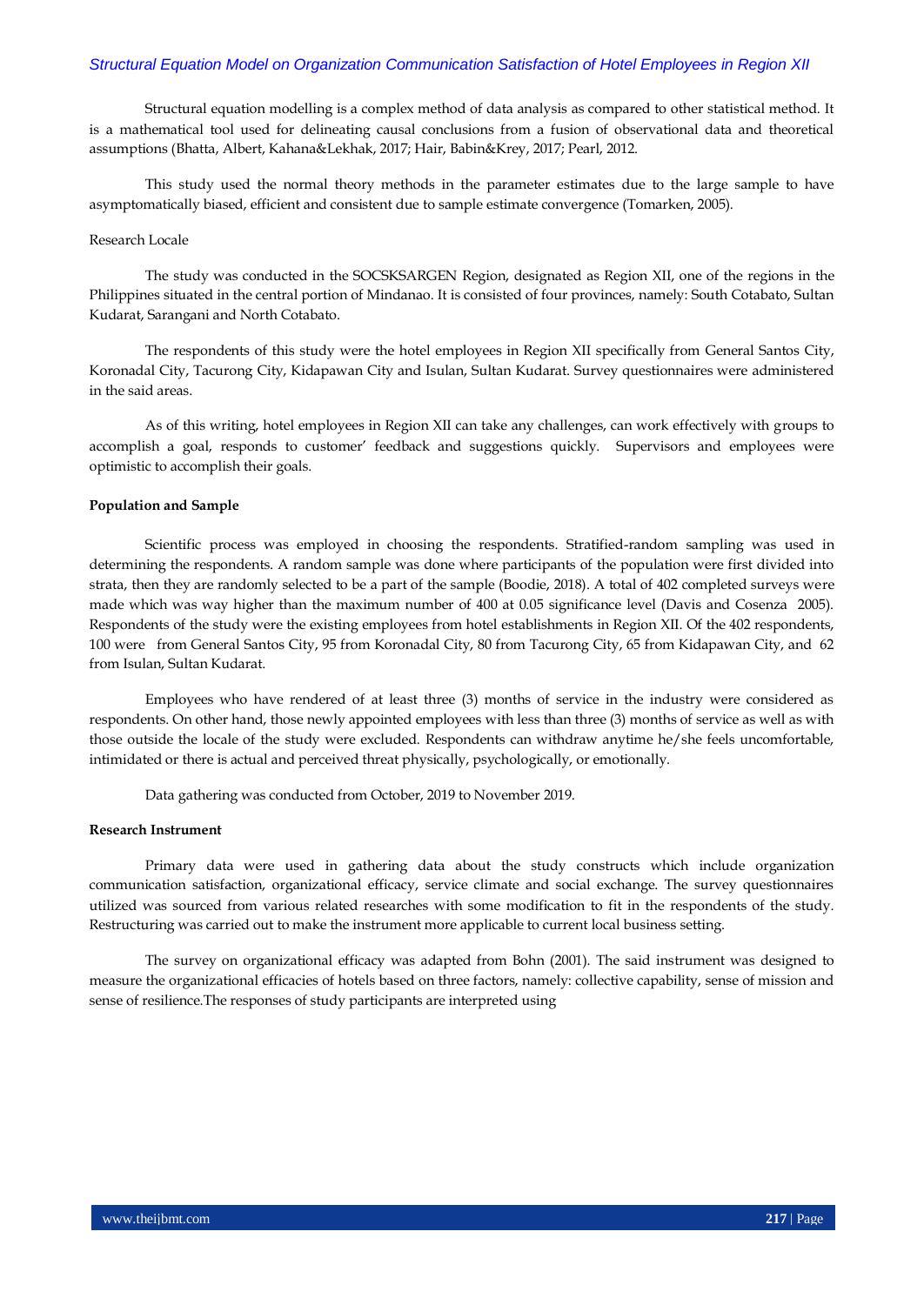| Range of Mean | <b>Descriptive Level</b> | Interpretation                                                        |
|---------------|--------------------------|-----------------------------------------------------------------------|
| 4.20-5.00     | <b>Very High</b>         | This means that the organizational<br>efficacy is always observed     |
| $3.40 - 4.19$ | High                     | This means that the organizational<br>efficacy is oftentimes observed |
| 2.60-3.39     | Moderate                 | This means that the organizational<br>efficacy is sometimes observed  |
| $18 - 259$    | l ow                     | This means that the organizational<br>efficacy is rarely observed     |
| $10 - 179$    | <b>Very Low</b>          | This means that the organizational<br>efficacy is not observed        |

The survey instrument on service climate was adapted from the study of He, et.al. (2010). The instrument was designed to measure the service climate as perceived by hotel employees based on three factors, namely; customer orientation, managerial support and work facilitation. Responses of study participants are interpreted using the scale below:

| Range of Mean | <b>Descriptive Level</b> | Interpretation                                                |
|---------------|--------------------------|---------------------------------------------------------------|
| $4.2 - 5.00$  | <b>Very High</b>         | This means that the service<br>climate is always observed     |
| $3.40 - 4.19$ | High                     | This means that the service<br>climate is oftentimes observed |
| $260 - 339$   | Moderate                 | This means that the service<br>climate is sometimes observed  |
| $1.8 - 2.59$  | I ow                     | This means that the service<br>climate is rarely observed     |
| $1.0 - 1.79$  | <b>Very Low</b>          | This means that the service<br>climate is not observed        |

The survey instrument on social exchange was adapted from the study of Brown et al (2014). The instrument was designed to measure the social exchange as perceived by hotel employees based on the four indicators, as emotional support, experiential information, humor exchanged, and exchange outside meetings. The responses of study participants are interpreted using the scale below:

|               | Range of Mean Descriptive Level | Interpretation                                                |
|---------------|---------------------------------|---------------------------------------------------------------|
|               | $4.2 - 5.00$ Very High          | This means that the social<br>exchange is always observed     |
| $340 - 419$   | High                            | This means that the social<br>exchange is oftentimes observed |
| $260 - 339$   | Moderate                        | This means that the social<br>exchange is sometimes observed  |
| $180 - 259$   | I ow                            | This means that the social<br>exchange is rarely observed     |
| $1.00 - 1.79$ | <b>Very Low</b>                 | This means that the social<br>exchange is not observed        |

The survey instrument in Organization communication satisfaction was adapted from the study of Iyer et al (2012) based on five indicators, organization integration, personal feedback, communication climate, supervisor communication and media qualityThe responses of study participants are interpreted using the scale below:

| Range of Mean | <b>Descriptive Level</b> | Interpretation                                                                    |
|---------------|--------------------------|-----------------------------------------------------------------------------------|
| $42 - 500$    | <b>Very High</b>         | This means that organization communication<br>satisfaction is always observed.    |
| $340 - 419$   | Hiah                     | This means that organization communication<br>satisfaction is oftentimes observed |
| $2,60 - 3,39$ | <b>Moderate</b>          | This means that organization communication<br>satisfaction is sometimes observed. |
| $1.80 - 2.59$ | l ow                     | This means that organization communication<br>satisfaction is rarely observed.    |
| $1.00 - 1.79$ | <b>Very Low</b>          | This means that organization communication<br>satisfaction is seldom observed.    |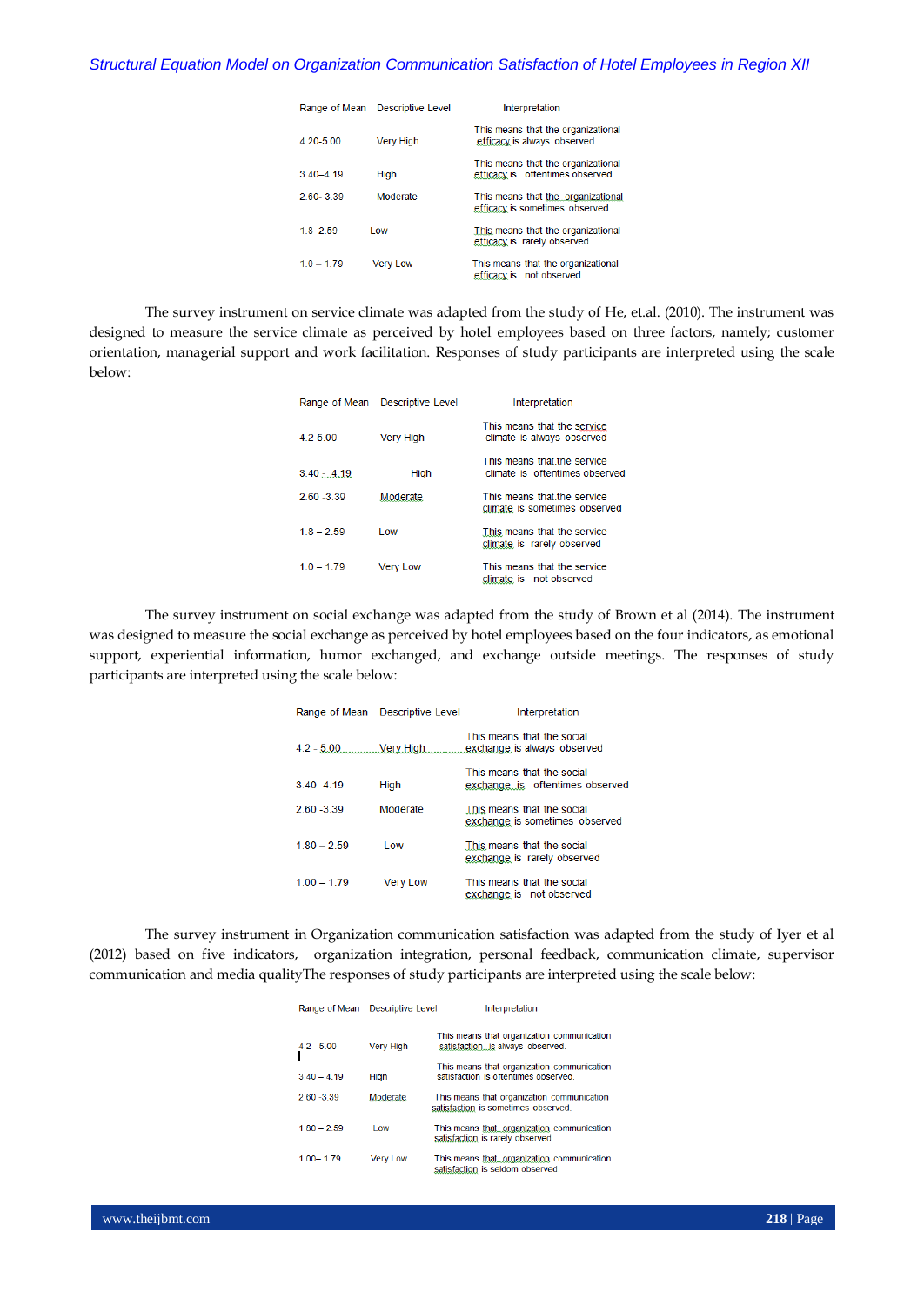## **Data Collection**

Several procedures were performed in collecting the data used in the study. The first procedure was the acquisition of consent to administer the study.it was secured from the University Of Mindanao Ethics Review Committee (UMERC) last October 15, 2019. After the receipt of a certification from UMERC, the researcher conducted a pilot testing of the questionnaires to three hotel establishments in Tacurong City which was validated by five expert validators with an overall rating of 3.905 or Good. After validation, pilot testing was conducted. Cronbach alpha was used to check the validity of the questionnaire with the following measures: organizational efficacy (0.947), service climate (0.948), social exchange (0.960) and organization communication satisfaction (0.966). The Cronbach'salpha consistency coefficient customarily ranges between zero to one. However, there was no lower limit to the coefficient. The closer the Cronbach's alpha coefficient to one, the larger the internal constancy of the items inthe scale(Gliem&Gliem2003).

Moreover, Darren and Mallery (1999) postulated the these rules of thumb in measuring questionnaire's reliability using cronbach's alpha: if the result is greater than or equal to 0.9 it is excellent; greater than or equal to 0.8 is good; greater than or equal to 0.7 is acceptable; greater than or equal to 0.6 is questionable; greater than or equal to0.5 is poor and greater than or equal to 0.4 is unacceptable.

A total of 41 retrieved questionnaires were pilot tested. Responses were tallied and determined its validity. Reproduction of survey questionnaires was facilitated from October to November, 2019. Approved request letters signed by the adviser and the dean of graduate school were distributed together with the questionnaires to the selected hotel establishments in region XII specifically in the areas of General Santos City,Koronadal City,Tacurong City Kidapawan City and in Isulan, Sultan Kudarat. Then a time table was set for the duration of the floating and retrieval of questionnaires which was from October 15 until November 10, 2019. Gradual administration and retrieval of data, collation and tabulation of data was conducted wherein data screening was done to eliminate the outliers during the analysis. And lastly, analysis and interpretation of data, wherein results were analysed and interpreted.

## **Statistical Tools**

The data collected were analysed and evaluated using the following statistical tools:

**Mean.** This was employed to ascertain the level of organizational efficacy, service climate, social exchange and organization communication satisfaction of hotel employees.

**Pearson Product Moment Correlation**. This was utilized to establish the connectivity between organizational efficacy, service climate, social exchange and organization communication satisfaction.

**Multiple Regression**. This was employed to reveal the significant predictors of organization communication satisfaction.

**Structural Equation Modelling**. This study requires the use of SEM to explore the best fit model. The essence of the test according to Savalei and Bentler (2010) is to confirm the exclusion of attributes with low relationships with the attributes of the other latent factors in the final SEM.

# **III. RESULTS**

This chapter presents the data and deconstruction of findings based on the responses of the respondents on the organization communication satisfaction of hotel employees in Region XII. The discussions were sequenced according to the following sub-headings: level of organizational efficacy, level of service climate, level of social exchange and level of organizational communication satisfaction. It is followed by a regression analysis on the influence of organizational efficacy and organization communication satisfaction, service climate and organization communication satisfaction. And lastly, the best fit model that predicts the organization communication satisfaction. It can be gathered from the data that standard deviation is below 1.00. This shows the consistency of responses (Reiners, et al., 2018).

#### **Level of Organizational Efficacy of Hotels**

Shown in Table 1 is the level of organizational efficacy of hotels in Region XII. The overall mean score obtained on the organizational efficacy is 4.28 with a standard deviation of 0.51, described as very high. This means that the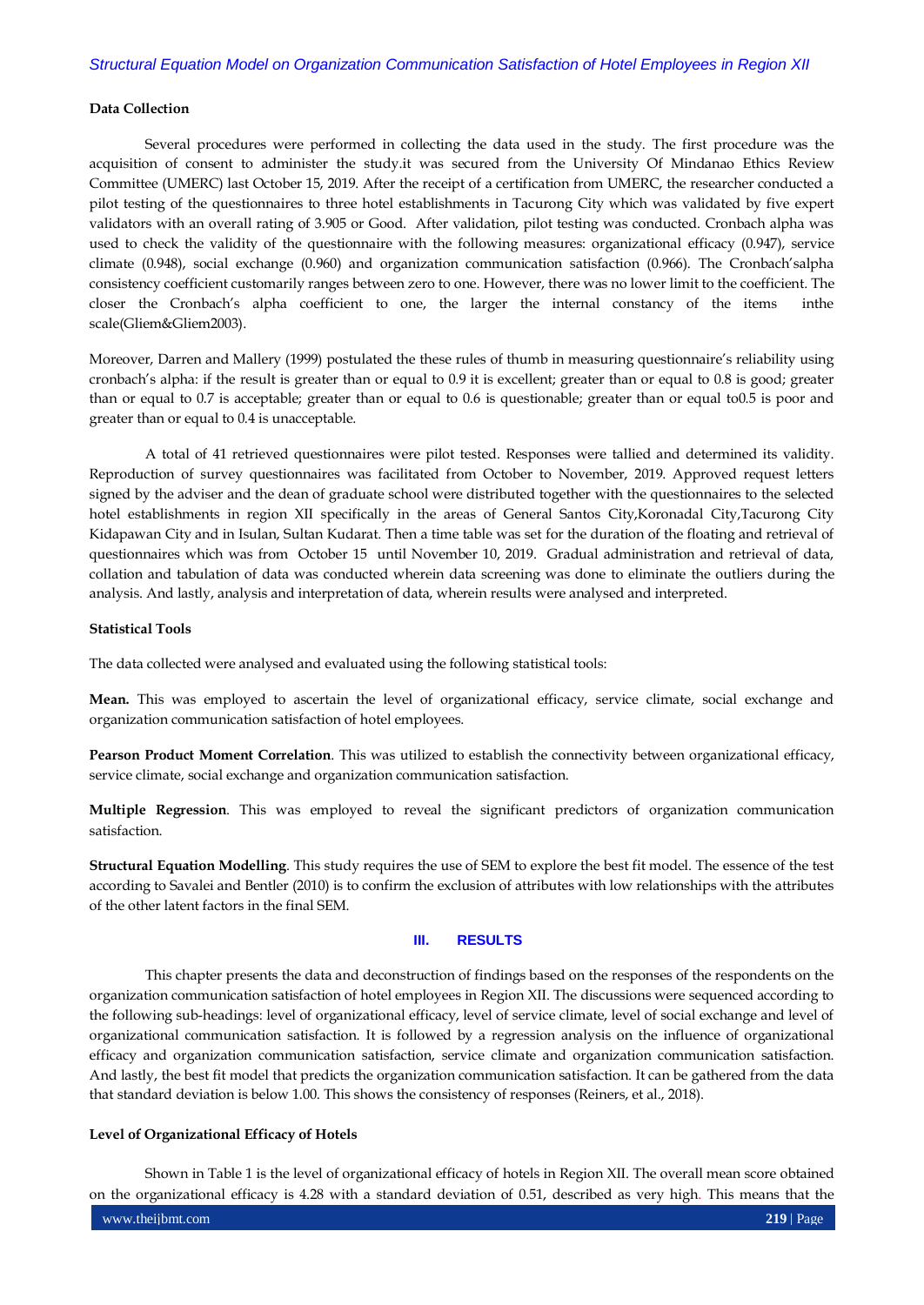organizational efficacy of hotels is always observed.Specifically, the three indicators got a very high description and the mean ratings are disclosed as follows: collective capability attained a mean rating of 4.35; sense of mission and future obtained a mean rating of 4.23; and sense of resilience got a mean rating of 4.25. The overall very high response of hotel employees means that the domain of organizational efficacy are always observed.

| Table 1                                    |           |       |                          |  |  |  |  |
|--------------------------------------------|-----------|-------|--------------------------|--|--|--|--|
| Level of Organizational Efficacy of Hotels |           |       |                          |  |  |  |  |
| Indicator                                  | <b>SD</b> | Mean  | <b>Descriptive Level</b> |  |  |  |  |
| <b>Collective Capability</b>               | 0.57      | 4 3 5 | <b>Very high</b>         |  |  |  |  |
| Sense of Mission and Future                | 0.61      | 4.23  | Very high                |  |  |  |  |
| Sense of Resilience                        | 0.55      | 4.25  | Very high                |  |  |  |  |
| Overall                                    | 0.51      | 4.28  | <b>Very high</b>         |  |  |  |  |

#### **Level of Service Climate of Hotel Employees**

**Toble 0** 

Depicted in Table 2 is the summary of the level of service climate of hotel employees. The overall mean score is 4.24 with standard deviation of 0.52, described as "very high" which means that service climate is always observed by the respondents.

The mean ratings of the indicators of service climate are unveiled as follows: customer orientation landed a mean rating of 4.28 or very high; managerial support acquired a mean rating of 4.27 or very high; and work facilitation rounded up a mean rating of 4.16 or high.

| <b>Overall</b>                                | 0.52      | 4.24 | <b>Very high</b>         |
|-----------------------------------------------|-----------|------|--------------------------|
| <b>Work Facilitation</b>                      | 0.61      | 4.16 | High                     |
| <b>Managerial Support</b>                     | 0.62      | 4.27 | Very high                |
| <b>Customer Orientation</b>                   | 0.59      | 4.28 | Very high                |
| Indicator                                     | <b>SD</b> | Mean | <b>Descriptive Level</b> |
| <b>Level of Service Climateof Hotels</b><br>F |           |      |                          |
| .                                             |           |      |                          |

## **Level of Social Exchange of Hotel Employees**

Presented in Table 3 is the level of social exchange of hotel employees in Region XII. The overall mean rating is 3.54 with a standard deviation 0.65, described as "high" which means that social exchange is oftentimes observed by the respondents.

The mean score of the indicators of social exchange are conveyed as follows: experiential information earned a mean of 3.38 or moderate; emotional support garnered a mean rating of 3.82 or high; humor exchanged got a mean of 3,62 or high and exchange outside meetings gained a mean rating of 3.33 or moderate.

| Table 3                             |  |             |                           |  |  |  |
|-------------------------------------|--|-------------|---------------------------|--|--|--|
| <b>Level of Social Exchange</b>     |  |             |                           |  |  |  |
| Indicator                           |  |             | SD Mean Descriptive Level |  |  |  |
| <b>Experiential Information</b>     |  | 0.91 3.38   | Moderate                  |  |  |  |
| <b>Emotional Support</b>            |  | 0.77 3.82   | High                      |  |  |  |
| Humor exchanged                     |  | 0 81 3 62   | High                      |  |  |  |
| Exchange Outside Meetings 0.86 3.33 |  |             | Moderate                  |  |  |  |
| Overall                             |  | $0.65$ 3.54 | High                      |  |  |  |

#### **Level of Organizational Communication Satisfaction of Hotel Employees**

Indicated in Table 4 is the level of organizational organization satisfaction of hotel employees in Region XII. The overall mean score is 4.12 with a standard deviation of 0.62, described as high which means that personality dimension is oftentimes observed by the respondents.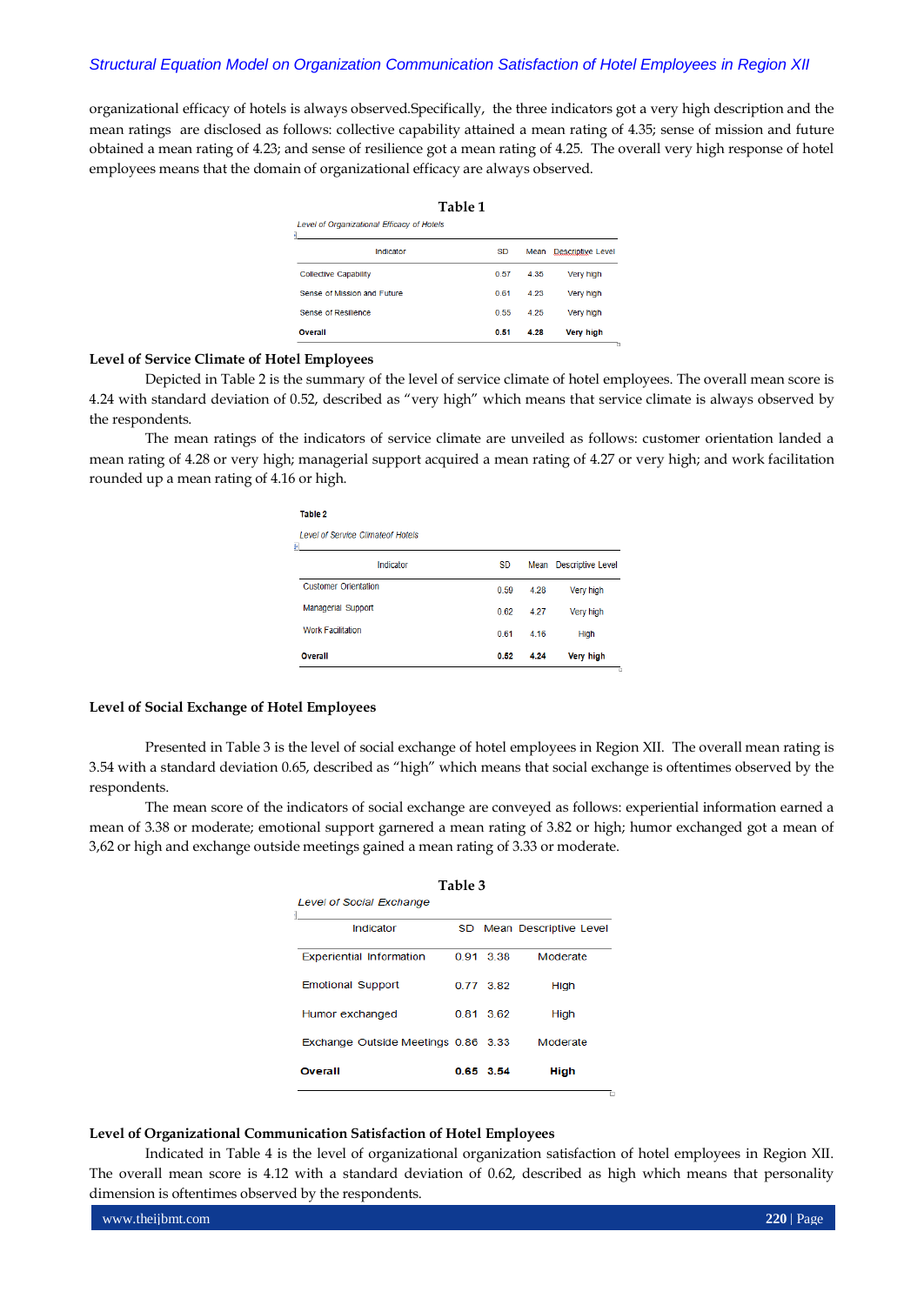The mean rating of the indicators of organization communication satisfaction are elaborated as follows: organization integration and supervisor communication got mean ratings of 4.20 and 4.23 respectively, of which both were described as very high. Personal feedback, communication climate and media quality attained a high description, where these indicators garnered a mean ratings of 3.97, 4.10, and 4.09 respectively.

#### **Table 4**

Level of Organizational Communication Satisfaction

| Overall                  |      | $0.62$ 4.12 | <b>High</b>            |
|--------------------------|------|-------------|------------------------|
|                          |      |             |                        |
| Media Quality            | 0.71 | 4.09        | High                   |
| Communication Climate    |      | 0 73 4 10   | High                   |
| Personal Feedback        |      | 0.80 3.97   | High                   |
| Supervisor Communication |      | 074 423     | Very high              |
| Organization Integration |      | 0.66 4.20   | Very high              |
| Indicator                | SD.  |             | Mean Descriptive Level |
| ۲                        |      |             |                        |

#### **Correlation between Organizational Efficacy and Organization Communication Satisfaction**

Table 5.1 displays the data on the results of correlations between organizational efficacy and organization communication satisfaction.The overall r-value attained by the aforesaid measures is 0.518 with a p-value less than 0.05 is significant yet in moderate level (Evans, 1996), still rejecting the null hypothesis of no significant relationship.

Moreover, it was observed that organizational.integration, supervisor communication,personal feedback, communicationclimate and media quality as indicators of organization communication satisfaction when correlated to collectiveCapability sense ofmission and future and sense ofResilience, the overall value are 0.429, 0.471 and 0.496 respectively with p< 0.05 hence, significant.

#### Table 5.1

Significance on the Relationship between Organizational Efficacy and Organization Communication Satisfaction

| Organizational<br><b>Efficacy</b>    | <b>Organization Communication Satisfaction</b> |                                |                                |                                |                    |                                |  |  |  |
|--------------------------------------|------------------------------------------------|--------------------------------|--------------------------------|--------------------------------|--------------------|--------------------------------|--|--|--|
|                                      | Organizational<br>Integration                  | Supervisor<br>Communication    | Personal<br>Feedback           | Communication<br>Climate       | Media<br>Quality   | <b>Overall</b>                 |  |  |  |
| Collective<br>Capability             | $.354$ <sup>**</sup><br>(.000)                 | 337"<br>(.000)                 | $.434$ <sup>**</sup><br>(.000) | $.449$ <sup>**</sup><br>(.000) | $.246$ *<br>(.000) | .429"<br>(.000)                |  |  |  |
| Sense of<br>Mission and<br>andFuture | $.372$ <sup>**</sup><br>(.000)                 | .345"<br>(.000)                | .480"<br>(.000)                | $490^{\circ}$<br>(.000)        | .307<br>(.000)     | $.471$ <sup>**</sup><br>(.000) |  |  |  |
| Sense of<br>Resilience               | $.372$ **<br>(.000)                            | .445"<br>(.000)                | .466"<br>(.000)                | $.492$ <sup>**</sup><br>(.000) | $.325$ "<br>(.000) | .496"<br>(.000)                |  |  |  |
| <b>Overall</b>                       | .408"<br>(.000)                                | $.417$ <sup>**</sup><br>(.000) | .513"<br>(.000)                | .531"<br>(.000)                | .326"<br>(.000)    | .518"<br>(.000)                |  |  |  |

#### **Correlations between Service Climate and Organization Communication Satisfaction**

Table 5.2 exhibits the data on the results of correlations between service climate and organization communication satisfaction. The overall r-value obtained from the said measures is 0.641 with a p-value of less than 0.05 which is lesser than .05.level ofsignificance. The result is a very strong.Significant level (Evans, 1996), hence the null hypothesis of no significant relationship is rejected.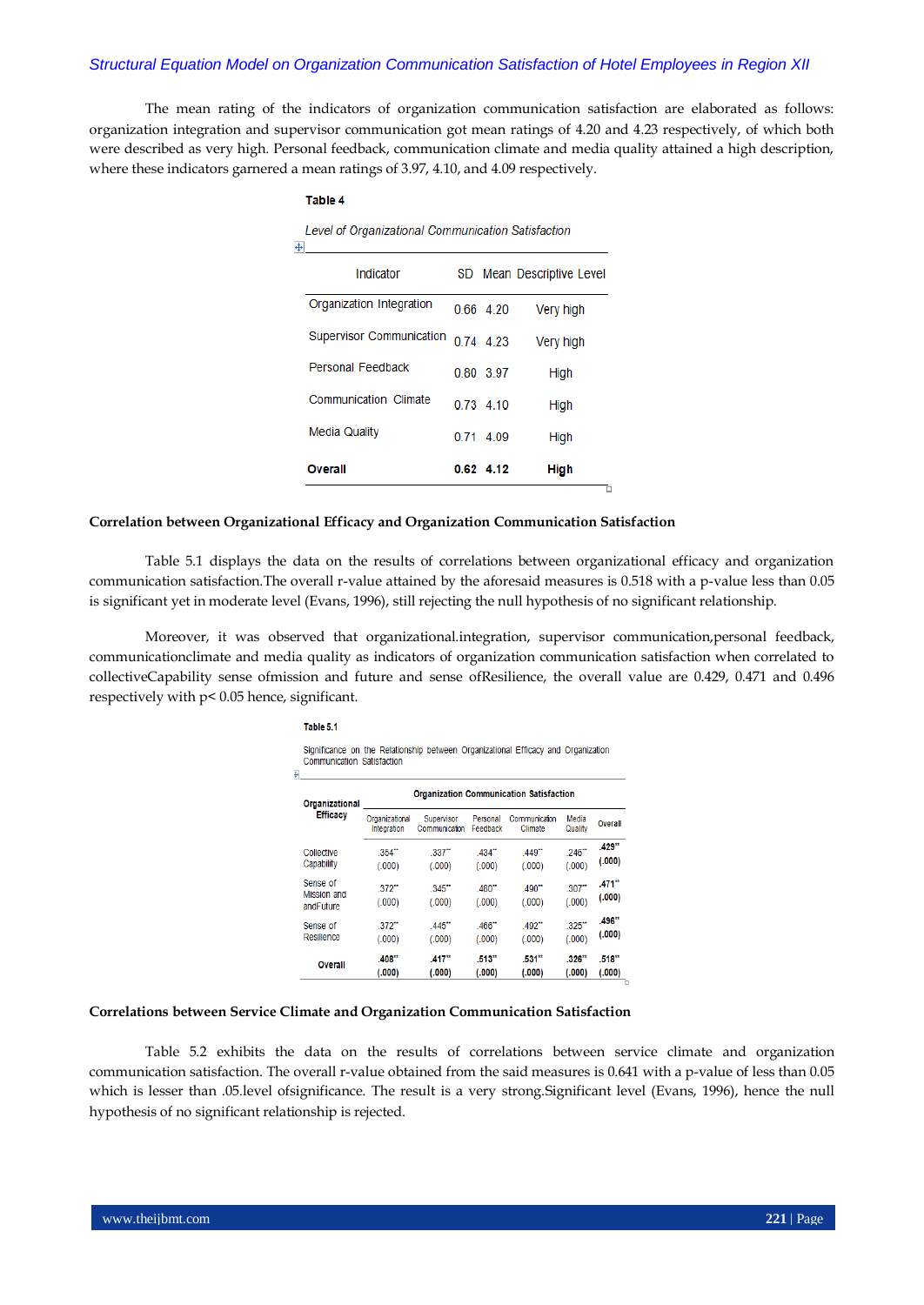#### Table 5.2

Significance on the Relationship between Service Climate and Organization Communication Satisfaction

| Service.            | <b>Organization Communication.Satisfaction</b> |                             |                                |                          |                     |                                |  |  |
|---------------------|------------------------------------------------|-----------------------------|--------------------------------|--------------------------|---------------------|--------------------------------|--|--|
| Climate             | Organizational<br>Integration                  | Supervisor<br>Communication | Personal<br>Feedback           | Communication<br>Climate | Media<br>Quality    | <b>Overall</b>                 |  |  |
| Customer            | $.465$ "                                       | .450"                       | .413                           | $.519$ <sup>"</sup>      | .408                | $.528^{\circ}$                 |  |  |
| Orientation         | (.000)                                         | (.000)                      | (.000)                         | (.000)                   | (.000)              | (.000)                         |  |  |
| Managerial          | .466                                           | .454                        | .425                           | .439                     | $.399$ <sup>"</sup> | $.512$ <sup>*</sup>            |  |  |
| Support.            | (.000)                                         | (.000)                      | (000)                          | (.000)                   | (.000)              | (.000)                         |  |  |
| Work                | 521"                                           | 521"                        | 545"                           | 568"                     | 490"                | $.622$ <sup>**</sup>           |  |  |
| <b>Facilitation</b> | (.000)                                         | (.000)                      | (.000)                         | (.000)                   | (.000)              | (.000)                         |  |  |
| Overall             | .560"<br>(.000)                                | .550"<br>(.000)             | $.534$ <sup>**</sup><br>(.000) | .589''<br>(.000)         | .500"<br>(.000)     | $.641$ <sup>**</sup><br>(.000) |  |  |

Furthermore, it was observed that customer orientation, managerial support, and work facilitation as indicators of service climate when correlated to organization integration, the overall r-value is 0.560 with  $p<0.05$  hence, significant. When the indicators of service climate are correlated to supervisor communication, the overall r-value is 0.550 with p<0.05 hence, significant. When indicators of service climate are correlated to personal feedback, the overall r-value is 0.534 with p<0.05, hence significant.

Finally, as the indicators of service climate are correlated to communication climate and media quality, they garnered an overall r-value of 0.589 and 0.500 respectively with p<0.05 hence, significant. All the probability values indicated significant correlations.

# **Correlations between Social Exchange and Organization Communication Satisfaction**

Table 5.3 shows the data on the results of correlations between social exchange and organization communication satisfaction. The overall r-value is 0.455 with p<0.05 which is significant rejecting the null hypothesis of no significant relationship.

Further, it was observed that organizationintegration, supervisor communicationpersonal feedbackcommunication climateand media quality as indicators of organization communication satisfaction when correlated to experiential information, the overall r-value is 0.268 with p<0.5 hence, significant. Likewise, when indicators of organization communication satisfaction are correlated to emotional support, the overall r-value is 0.466 with p<0.05 hence, significant. Moreover, when indicators of organization communication satisfaction were correlated to humor exchanged, the overall r-value is 0.299 with p<0.05 hence, significant. Lastly, when indicators of organization communication satisfaction were correlated to exchange outside meetings, the overall r-value is 0.380 with p<0.05 hence, significant. The probability values showed significant correlations.

#### **Table 5.3**

*Significance on the Relationship between Social Exchange and Organization Communication*

|                          | <b>Organization Communication Satisfaction</b> |                             |                      |                          |                  |                      |  |  |
|--------------------------|------------------------------------------------|-----------------------------|----------------------|--------------------------|------------------|----------------------|--|--|
| <b>Social Exchange</b>   | Organizational<br>Integration                  | Supervisor<br>Communication | Personal<br>Feedback | Communication<br>Climate | Media<br>Quality | Overall              |  |  |
| Experiential             | .164''                                         | .193''                      | .390"                | .200                     | .173             | .268''               |  |  |
| Information              | (.001)                                         | (.000)                      | (.000)               | (000)                    | (.001)           | (.000)               |  |  |
|                          | .385                                           | .382"                       | .479"                | .350"                    | .381             | .466"                |  |  |
| <b>Emotional Support</b> | (.000)                                         | (.000)                      | (.000)               | (.000)                   | *(.000)          | (.000)               |  |  |
|                          | 223"                                           | 269"                        | 242"                 | .262"                    | .278             | .299"                |  |  |
| Humor Exchanged          | (.000)                                         | (.000)                      | (.000)               | (.000)                   | (.000)           | (.000)               |  |  |
| Exchange Outside         | $.262$ <sup>"</sup>                            | .247                        | .468"                | .359"                    | .267             | .380''               |  |  |
| <b>Meetings</b>          | (000)                                          | (.000)                      | (.000)               | (000)                    | (.000)           | (.000)               |  |  |
|                          | .331''                                         | .349''                      | .513''               | .377''                   | .351"            | $.455$ <sup>**</sup> |  |  |
| Overall                  | (.000)                                         | (0.000)                     | (.000)               | (.000)                   | (.000)           | (0.000)              |  |  |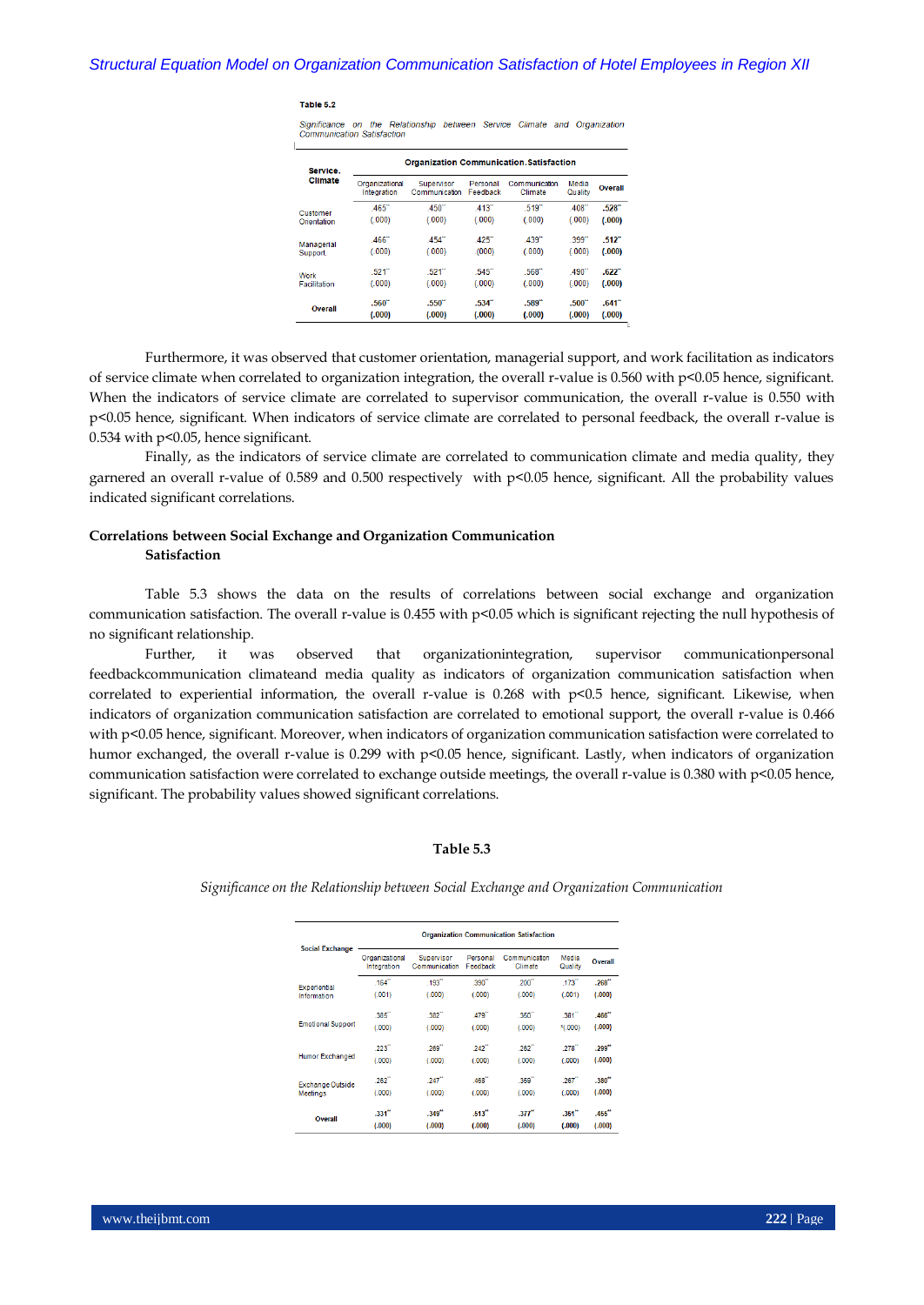# **Multiple Regression Analysis of the Influence of Organizational Efficacy,**

# **Service Climate and Social Exchange on Organization Communication Satisfaction**

Presented in Table 6 is the analysis of organization communication satisfaction as regressed on organizational efficacy, service climate and social exchange. The regression analysis shows how changes in the organizational efficacy,service climate and social exchange are associated with changes in the organization communication satisfaction.

Results of the analysis revealed that around 47.6 or 48% of the variation on the organization communication satisfaction is attributed to service climate and social exchange. It can be noted that for every unit of service climate, while holding social exchange constant, is increased by 0.51. Similarly, for every unit of social exchange, as service climate remains as it is, organizational communication satisfaction is increased by 0.26.

However, organizational efficacy may like have no contribution on the organization communication satisfaction. This is evident on its t-value of 1.208 with p-valueof 0.228which isgreater than 0.05.

The result shows further that service climate and social exchange have significant influence with organization communication satisfaction, hence the null hypothesis of no significant influence is rejected.

It can be gleaned that results revealed a good model as indicated by F= 114.75 witha p-valueof000.

#### **Table 6**

Significance on the Influence of Exogenous Variables on the Organization Communication Satisfaction

|                                   | <b>Organization Communication Satisfaction</b> |      |      |       |      |
|-----------------------------------|------------------------------------------------|------|------|-------|------|
| <b>Exogenous Variables</b>        |                                                | в    | β    | t     | Sig. |
| Constant                          |                                                | .358 |      | 1.683 | .093 |
| Organizational<br><b>Efficacy</b> |                                                | .078 | .064 | 1.208 | .228 |
| Service Climate                   |                                                | .603 | .508 | 9.697 | .000 |
| Social<br>Exchange                |                                                | .246 | .257 | 6.338 | .000 |
| R                                 | .690                                           |      |      |       |      |
| $R^2$                             | .476                                           |      |      |       |      |
| ΔR                                | .472                                           |      |      |       |      |
| F                                 | 114.750                                        |      |      |       |      |
| ρ                                 | .000                                           |      |      |       |      |
|                                   |                                                |      |      |       |      |

 $*p<.05$ 

#### **Best Fit Model of Organization Communication Satisfaction**

This section highlights the analysis on the interrelationships among organizational efficacy, service climate and social exchange to the organization communication satisfaction of hotel employees. There are five alternative models tested to achieve the best fit model of organization communication satisfaction. Each model developed a structure which might be broken down into two sub-models: measurement model and structural model.The measurement model signifies the measure of loads on each factor to their latent constructs while the structural model describes relations among the latent variables. Moreover, the assessment of fit was used as baseline for accepting and rejecting the model. As a rule, the researcher established the relationship of the causality relationship of the latent variable toward the different latent variables.

Furthermore, it constitutes the relationship between the endogenous and exogenous variables. The moment that structured model exhibits with suitable fit, it underscores that there is consistency of the empirical relationships among variables inferred by the model.

There were five hypothesized models formulated and tested in this study. Screening of variables was critically observed to give premium on the normality of the data generated models presented in the study. As shown in the conceptualized models of this study, the direct effects are represented by arrows from a predictor variable illustrated at the right side to the left side where the dependent variables are, without passing through another variable.

The first generated structural model exhibited in the appended figures displayed the direct relationship of the exogenous variables: organizational efficacy, service climate and social exchange and its causal relationship on the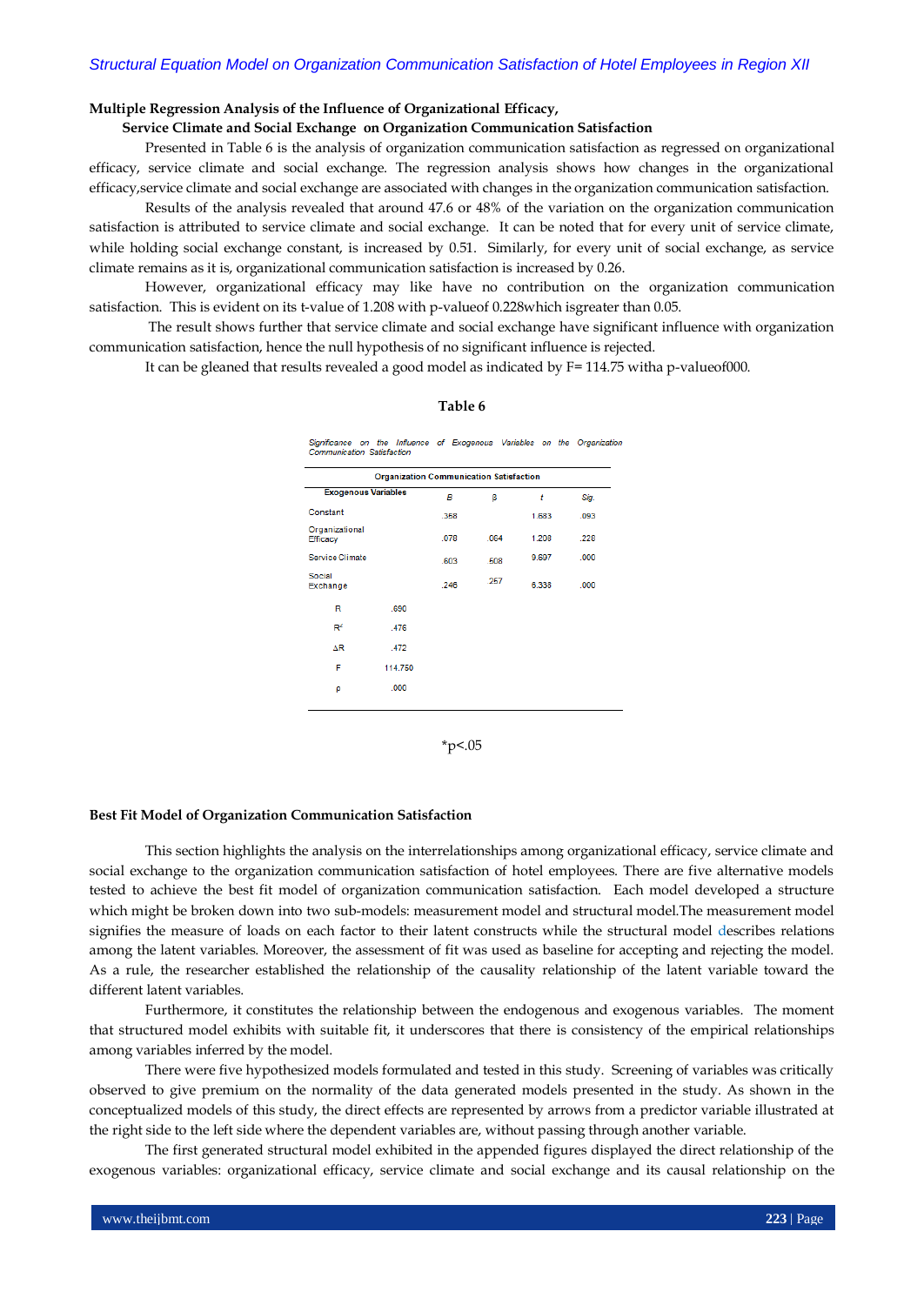endogenous variable which is the organization communication satisfaction. All indices did not reach the acceptable ranges as revealed in the appended tables, hence, a poor fit.

The second generated structural model exhibited in the appended figures showed the interrelationship of the exogenous variables: organizational efficacy, service climate and social exchange and its causal relationship on organization communication satisfaction. It could be viewed in the appended tables the direct effects of predictor variables to the dependent variables which is the organization communication satisfaction of hotel employees. The model was also found to be a poor fit since all its indices did not reach the acceptable ranges.

The third generated structural model exhibited in appended figures displayed a direct causal interrelationship of exogenous variables service climate and social exchange on organization communication satisfaction. It could be viewed in the appended tables the direct effects of predictor variables to the dependent variable which is the organization communication satisfaction of hotel employees. Still all its indices failed to pass the other criterion, thus, model 3 was a poor fit.

The fourth generated structural model exhibited in the appended figures displayed the direct causal interrelationship of the exogenous variables organizational efficacy and social exchange on organization communication satisfaction.

It could be viewed in the appended tables the direct effects of predictor variables to the dependent variable which is the organization communication satisfaction of hotel employees. Organizational efficacy obtained the highest total effect of .408 on organization communication satisfaction and followed by the social exchange with .362 effect on organization communication satisfaction. Displayed in the appended tablesare the examination of Model 4 using goodness of fit indices. The model was still found not fitting based on the criterion.

Lastly, the generated structural model 5 in standardized solution is a modified version of Model 2 wherein some indicators with low values were removed. Model 5 was found to have indices that consistently indicate a very good fit to the data as all the indices presented fall within each criterion. Thus, there was no need to find another model for testing because it was already found to be the best fit among all the tested model. Therefore, the null hypothesis of no best fit model was rejected. It could be stated that there is indeed a best fit model which the organization predicts communication satisfaction of hotel employees in Region XII.

The model clearly illustrates the importance of organizational efficacy as a predictor of service climate, social exchange and organization communication satisfaction of hotel employees. However, it could be gleaned from the model that out of three variables, only organizational efficacy and social exchange have the direct causal relationships towards organization communication satisfaction.

Organizational efficacy has three (3) indicators, however, only sense of resilience remained as significant predictor of all the variables namely: service climate, social exchange and organization communication satisfaction. For service climate, it is not a good predictor of organization communication of hotel employees but instead, it only retained two out of its three indicators were found to affect social exchange, namely: managerial support and customer orientation.

Social exchange retained its four indicators specifically experiential information, emotional support, humor exchanged and exchange outside meetings as good predictors of organization communication satisfaction. On the part of organization communication satisfaction, it retained only three out of its five indicators namely: organization integration, supervisory communication, and media quality.

Thus, the findings suggest that organization communication satisfaction of hotel employees was best anchored on organizational efficacy which is measured in terms of sense of resilience; and social exchange which is measured in terms of experiential information, emotional support, humor exchanged and exchange outside meetings.

The examination of Model 5 as displayed using goodness of fit indices: Chi-Square divided by the degrees of freedom (MIN/DF) is 1.395; Normed Fit Index (NFI) is .977; Tucker-Lewis Index(TLI) is .988; Comparative Fit Index(CFI) is .993; Goodness of Fit Index (GFI) is .982; Root Means.Square of Error Approximation (RMSEA)is .032; and P OF Close Fit (Pclose) is .885. The result of the goodness of fit of the model 5 is highly acceptable since all indices had met the set criterion against the obtained model fit value. These indices satisfied the requirements of the goodness of fit measures. Moreover, this is an indicator that generated model 5 is a very good fit model.

In identifying the best fit model, all indices included must fall within the acceptable ranges. Chisquare/degrees of freedom value should be less than 5 with its corresponding p-value greaterthan0.05. The root mean square error approximation value must be less than 0.05 and its corresponding Pclose value must be greater than 0.05. The other indices such as normed fit index, Tucker-Lewis index, comparative fit index and the goodness of fit index must all be greater than 0.95. The five structural models generated in the study were capsulized in Table 7.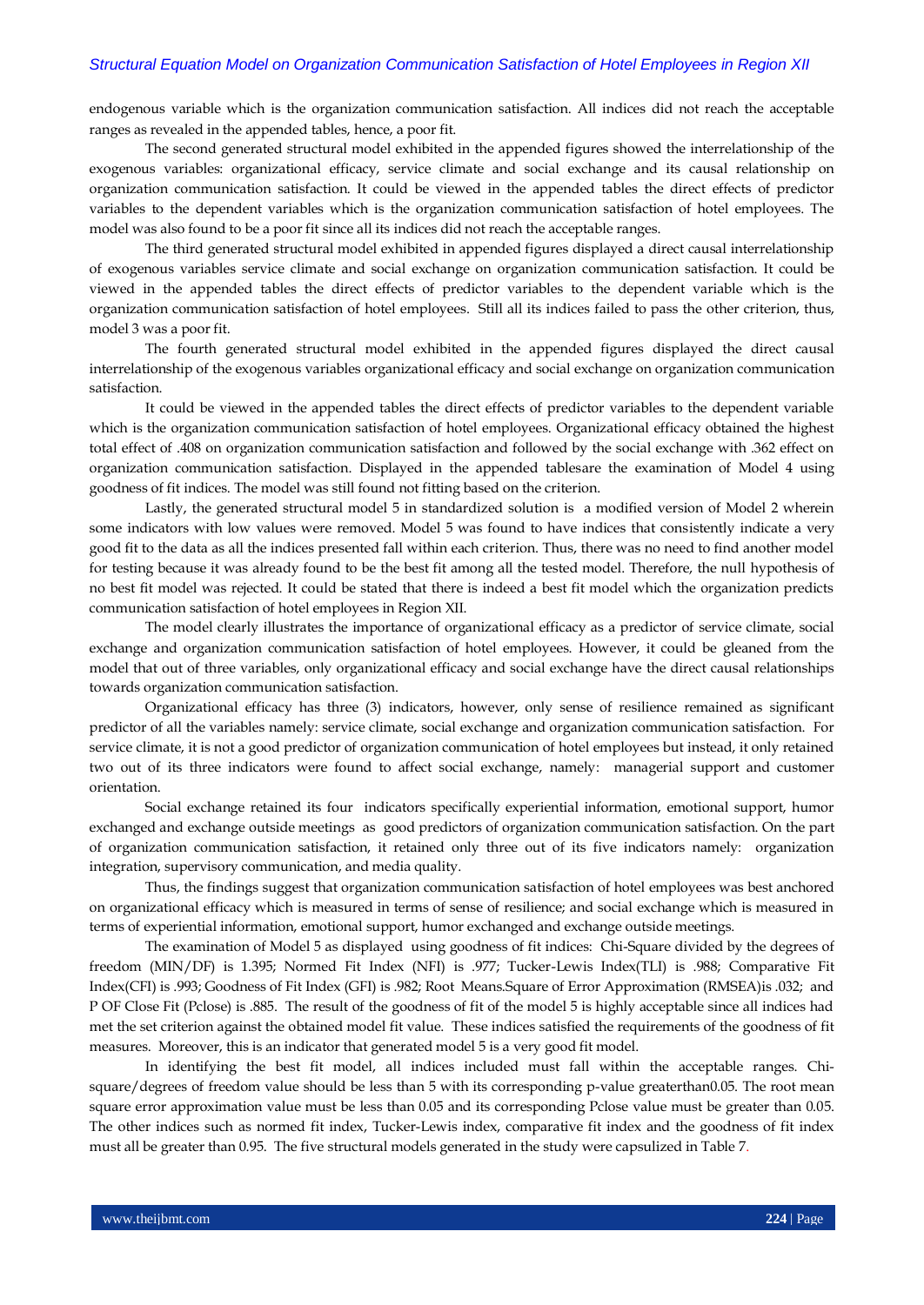# **Table 7**

# **Direct and Indirect Effects of the Independent Variables on Organization Communication Satisfaction of the Best Fit Model**

Direct. and Indirect Effects, of the Independent Variables on Organization Communication Satisfaction of the Best Fit Model

| <b>Variables</b>           | <b>Direct Effect</b> | <b>Indirect Effect</b> | <b>Total Effect</b> |
|----------------------------|----------------------|------------------------|---------------------|
| Organizational<br>Efficacy | .630                 | .071                   | .701                |
| Service Climate            | ۰                    | .225                   | .225                |
| Social Exchange            | .126                 | ٠                      | .126                |



*Goodness of Fit Measures of Structural the Best Fit Model*

| <b>INDEX</b>   | <b>CRITERION</b>  | <b>MODEL FIT VALUE</b> |  |
|----------------|-------------------|------------------------|--|
| P-Close        | > 0.05            | .885                   |  |
| <b>CMIN/DF</b> | $0 <$ value $<$ 2 | 1.395                  |  |
| GFI            | > 0.95            | .982                   |  |
| CFI            | > 0.95            | .993                   |  |
| <b>NFI</b>     | $\geq 0.95$       | .977                   |  |
| TLI            | $\geq 0.95$       | .988                   |  |
| <b>RMSEA</b>   | < 0.05            | .032                   |  |
| Legend:        |                   |                        |  |

| <b>CMIN/DF</b> | $\overline{\phantom{a}}$ | Chi-Square/Degrees.of.Freedom            |
|----------------|--------------------------|------------------------------------------|
| NFI            | ä,                       | Normed.Fit.Index                         |
| TLI            |                          | <b>Tucker-Lewis Index</b>                |
| CFI            | ÷                        | <b>Comparative Fit. Index</b>            |
| GFI            | ×                        | Goodness of Fit Index                    |
| <b>RMSEA</b>   | ۰                        | Root Means Squareof Error. Approximation |
| P-close        | $\blacksquare$           | P of Close Fit                           |



Figure 7.The relationships among OrganizationalEfficacy, Service Climate and Social Exchange and Their Causal Relationshiptowards Organization Communication Satisfaction. Legend:

| <b>CO</b> - Customer Orientation | E  |
|----------------------------------|----|
| MS - Managerial Support          | н  |
| <b>WF</b> – Work Facilitation    | El |
| Ser cli - Service Climate        |    |
| EI - Experiential Information    | Oi |

PF - Personal Feedh MQ – Media Quality<br>| <u>Qrg .çom</u> – Organization<br>| Satisfaction ,<br>tation Communication

# **IV. DISCUSSION**

Included in this chapter is the discussion of the findings based on the statistical results concerning organizational efficacy, service climate, social exchange and organization communication satisfaction of hotel employees in SOCSKSARGEN region. Discourse on the significance of the relationship and influence of exogenous variables on organization communication satisfaction as well as construct of best fit model on organization communication are comprehensively presented with supporting principles, concepts, ideas and theories which helped to solidify the conclusion and recommendation of the study.

# **Organizational Efficacy of Hotels**

The level of hotels' organizational efficacy is very high. The very high level of organizational efficacy is attributed to all indicators, collective capability, sense of mission and sense of resilience. This means that the organizational efficacy of hotels in region XII is always observed.

The very high level of organizational efficacy of hotels in region XII in terms of collective capability is the result of the very high ratings given to the specific items under organizational efficacy by the respondents and mostly got a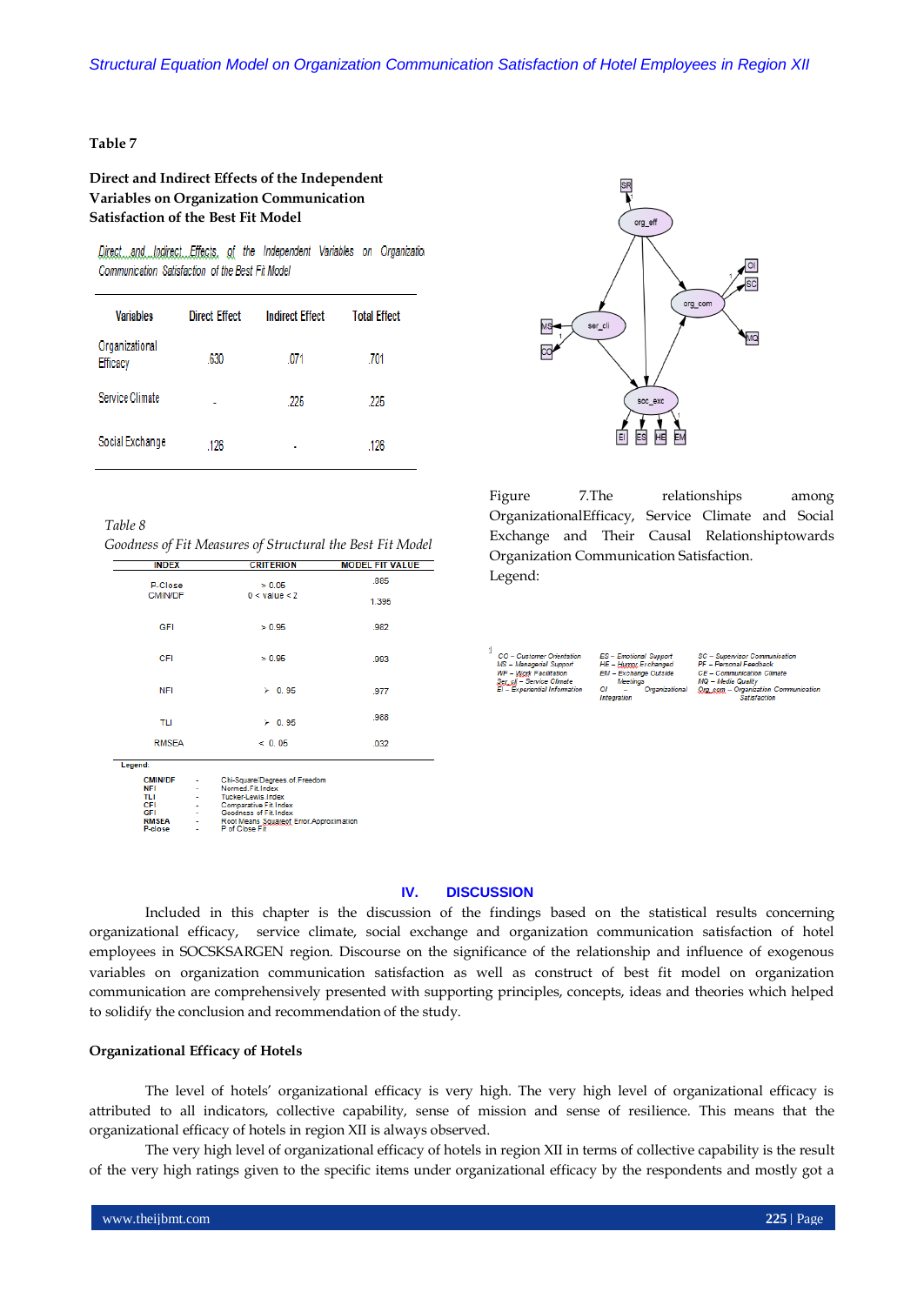mean rating of 4.30 and above .*People in this organization can take on any challenge; In this organization we can coordinate our efforts to complete difficult projects; People in this organization can work together to accomplish a goal.*

The very high level of organizational efficacy of hotels in Region XII in terms of sense of mission was the result of very highly rated items as follows: *People here have a sense of purpose to accomplish something; Were very certain about what we will accomplish together as a company; and This company has a strong vision.* The sense of resilience as an indicator of organizational efficacy also got a very high level. This means that people in the organization are of full strength and optimism.

The very high level of organizational efficacy of hotels in region XII is an articulation of the pronouncement of Bohn (2010) who stated that organizational efficacy is a combined judgment of an organization's membersabout their sense of collective skills, sense of mission and sense of resilience. He further stated that organizational efficacy is a generative capacity within an organization to cope effectively with the needs, hurdles, problems and chances it meets in the corporate world. This explains why organizational efficacy obtained a very high rating from the respondents.

# **Service Climate of Hotels**

The level of hotel employees service climate is very high. The very high level of service climate is attributed by customer orientation and managerial support which obtained the highest mean of 4.28 and 4.27 respectively. This means that the service climate of hotel employees in Region XII is always observed.

All items of customer orientation under service climate got a very high level of ratings. The very high level of rating regarded by hotel employees is in consonance with the study of He (2011) where he defined two features of customerorientation which may have a direct influence on customer satisfaction: This is also in congruent to the study of Shainesh and Sharma (2003), that customer orientation is the essential component of the service climate that defines the course and instructions of the company, and the two "wheels" of the carriage, to realize quality service, are managerial support and work facilitation.

The very high level of service climate of hotel employees in Region XII is also primarily due to the managerial support received by them from their supervisors or managers. Three out of four items got a very high level, which means that hotel employees in Region XII always observed the support from their managers or supervisors.

The very high level of service climate in terms of managerial support to hotel employees is confirmed by Liao and Chuang's (2007) who reported that leaders who demonstrated dedication to service quality would demonstrate to their subordinates the value of quality service delivery are highly committed toward improving customer service, they would do the same with their colleagues. Work facilitation is another indicator which attributed to a high level of service climate by hotel employees in Region XII.

All these findings confirms with the researches of Salanova et al (2005); and Schneider and White(2004) which suggested that service climate can be shaped before it can be established.

#### **Social Exchange of Hotel Employees**

The level of hotel employees social exchange if high. Such result is attributed by two out of four indicators: Emotional Support and Humor Exchanged. This means that the social exchange of hotel employees in region XII is oftentimes observed. These activities are an articulation of the pronouncements ofSzabo, Ainsworth, &Danks (2005) as reductions in anxiety, and better moods of hopefulness ( Vilaythong, Arnau, Rosen, and Mascaro 2003).

## **Organization Communication Satisfaction of Hotel Employees**

The level of organization communication satisfaction of hotel employees in region XII is high. Two out of five indicators got a very high rating such as: organization integration and supervisor communication. This means that organization communication of hotel employees in region XII is highly satisfied.

The remaining three indicators which obtained a high level of rating are: personal feedback, communication climate and media quality.

These actions therefore are likely to increase the organization communication satisfaction of hotel employees in region XII since it is congruent to the views of Mount and Back's(1999) research studies related to the piloted hotel workers.

In addition, Akkirmanand Harris(2005) examined the degree of organizational communicationsatisfaction of modern employees and traditional office workers and reported how modern workers are more comfortable with their organizational communication, though they face more difficulties when using technology to interact efficiently with other employees.The very high result of organization communication satisfaction in terms of supervisory communication confirmed with the study of Varona (2002) that communication with supervisors and higher level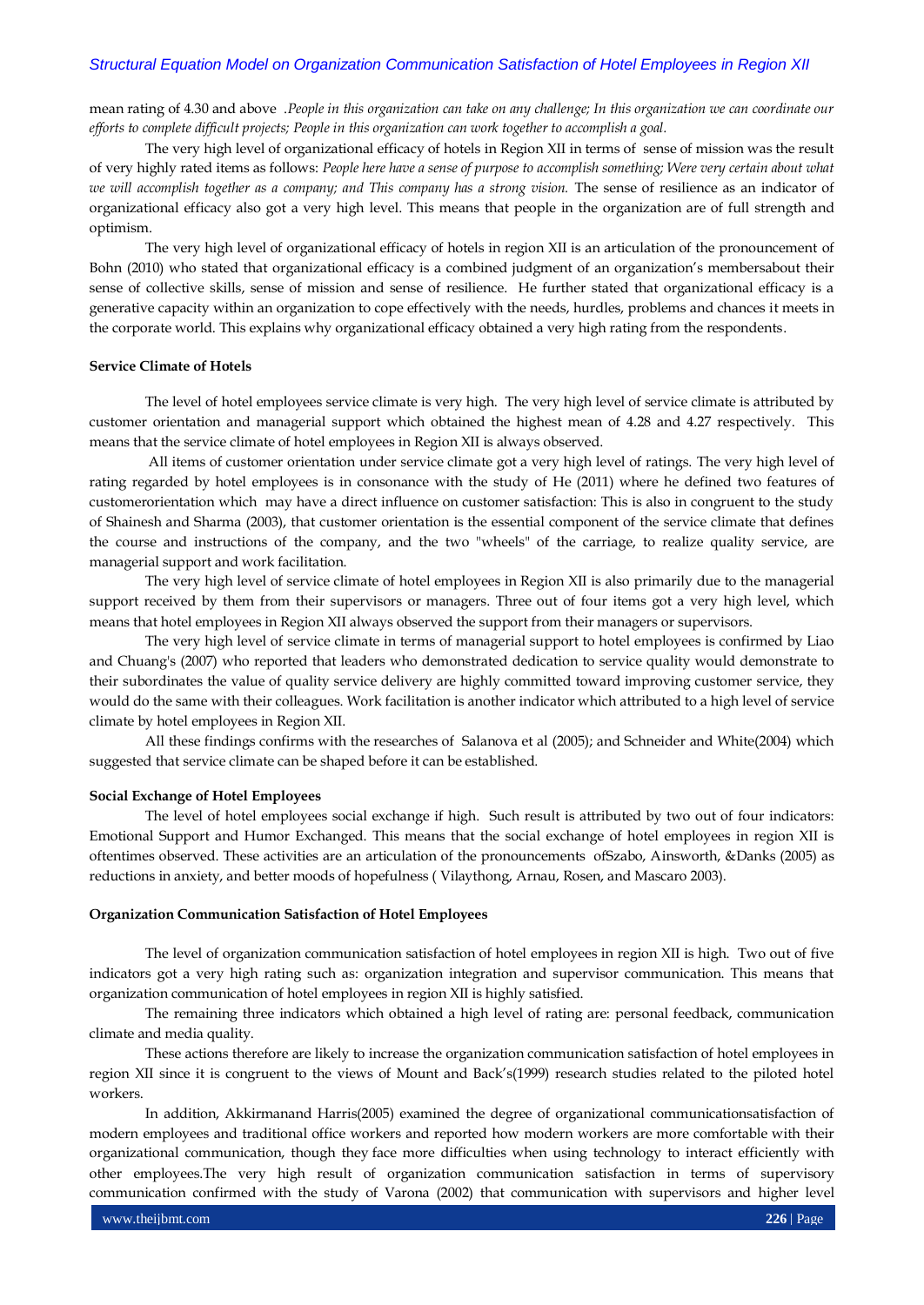managers, the main source of satisfaction were the willingness of supervisor to trust, listen and to accept innovative ideas

#### **Significance on the Relationship between**

#### **Organizational Efficacy and Organization Communication Satisfaction**

There is a significant positive relationship between organization communication satisfaction and organizational efficacy of hotel employees in Region XII. The result is aligned to the findings of Bohn (2010), based form the theory of Bandura.

Social interactions, experiences, and external influences generate organizational beliefs about capability and desired outcomes for a particular activity. A sense of mission operates through the organization's culture providing direction and incentive toward a particular activity.

# **Significance on the Relationship between Service Climate with Organization Communication Satisfaction**

There is also a significant positive correlation of hotel employees' service climate and organization communication satisfaction in Region XII. The findings is congruent to the presumption of Drach-Zahavy and Somech (2013); and Sharma et al 2016), which stated that interactions and mutual assistance amongst service workers is essential for quality of service since The service mechanism is a network of processes focused on interconnections and subprocess interdependence. The significant relationship between service climate and organization communication satisfaction is also reinforced by the results in the study of Liao and Chuang (2004), that customer feedback is often asked for by hotels as a way of customer orientation to have some innovations on organizational performance.

The study of Schneider and White (2004), elaborated that work facilitation as indicator of service climate are resources that are considered as the key to achieving a sense about how well workers are assisted in delivering quality service. Likewise, the study of Steinke (2008) also tested the impact of physical design on service climate and customer outcomes in a context for health treatment context..

Furthermore, a significant relationship between service climate and organization communication is underscored by the study centered on a major University in Australia (Joiner and Bakalis 2006. It is suggested that organizational support may come from supervisors and subordinates, position clarification and resource access that includes similar concept in this.

# **Significance on the Relationship between Social Exchange and Organization Communication Satisfaction**

There is a result of a significant relationship between social exchange and organization communication satisfaction of hotel employees in Region XII. It was observed that organizationintegration, supervisorcommunication, personalfeedback, communicationclimate and mediaquality as indicators in organization communication satisfaction when correlated to experiential information, emotional support, humor exchanged, and exchange outside meetings, as indicators of social exchange showed significant correlations.

Finally, the positive correlation between social exchange and organization communication satisfaction is affirmed in the study of *Bohn, (2010),* which indicated that communication satisfaction denotes to satisfaction or dissatisfaction which evolved from dealings within a workgroup. This is substantiated by Conrad (1985), that workgroup is the mains source for social dealings for a lot of people, the constant communication will offer them the means to represent their sentiments and emotions accomplishing their societal needs.

# **Multiple Regression Analysis of the Influence of Organizational Efficacy, Service Climate and Social Exchange on Organization Communication Satisfaction**

One of the most important purpose of this study is the regression analysis determining the influence of organizational efficacy, service climate and social exchange on organization communication satisfaction. It was revealed that organizational efficacy has no significant influence on organization communication satisfaction. However, both service climate and social climate influence organization communication satisfaction.

In the study conducted by Bowen and Schneider (2014) it reveals that service climate focuses on processes relevant to the provision of outstanding services and the degree to which organizational quality of service is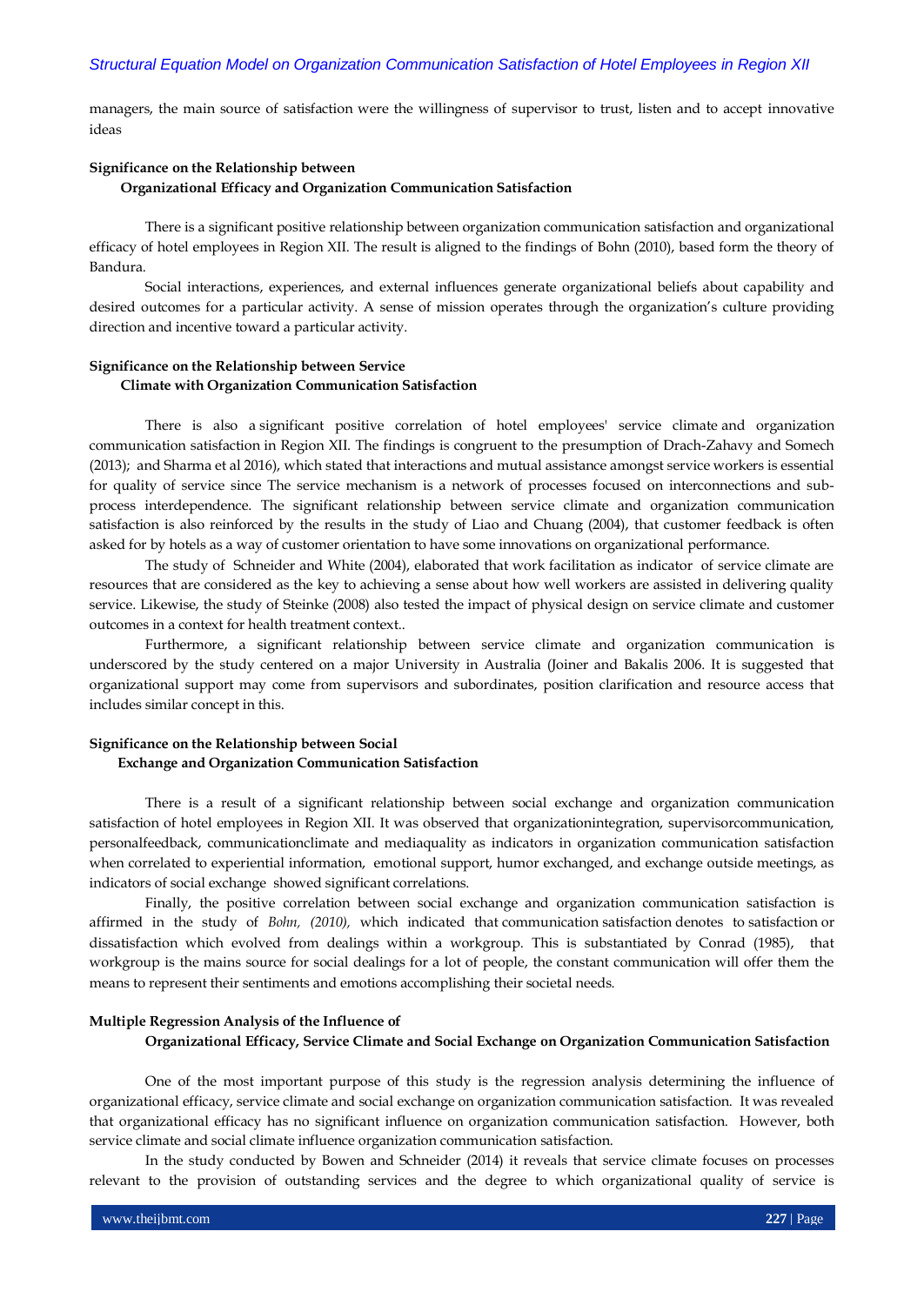highlighted. This is also reinforced by the results in the study of Liao and Chuang (2004), that feedback from customers is usually asked through cards by hotels as means of customer orientation, for the improvement of hotel performance.

The study of Johnson et al (2015), affirmed that social exchange and organization communication which indicated that communication satisfaction denotes about satisfaction or dissatisfaction coming from social dealings being experienced by employees within a work group. This is substantiated byFluhmann et al (2012) that interact among employees and managers may lead to a range of benefits which includes enhanced knowledge.

Finally, on Pi, et Al (2008), analysis, Instant Messaging (IM) as the most common electronic media messaging influenced the organizational usage of IM and exploring the relationship between IM and the satisfaction of organizational communication. IM form part of a social exchange and service climate. Results have multiple consequences technology tools positively affect the organized communications success and informal communication satisfaction of an organization.

# **Best Fit Model for Organization Communication Satisfaction**

The analysis on the interrelationships among organizational efficacy, service climate and social exchange to the organization communication satisfaction of hotel employees in region XII consisted of five models. The models were tested to achieve the best fit model of organization communication satisfaction. Moreover, the assessment of fit was used as baseline for accepting and rejecting the model.

Based on the findings, the model evidently illuminates the essentials of organizational efficacy and social exchange as predictors of organization communication satisfaction. Organizational efficacy and social exchange are important components of organization communication satisfaction of hotel employees to appropriately manage the hotel resources and business as a whole.

Hypothesized model 5 satisfied the criteria for the best fit model. The model apparently showed the importance that one out of three factors of organizational efficacy have direct association with two out of three factors of service climate, complete four factors of socials exchange and three out of five factors of organization communication satisfaction. Service climate only showed a direct association with social exchange and social exchange only have a direct association to organization communication satisfaction.

As shown in the appended level or service climate which resulted to a very high rating, it did not guarantee its influence to organization communication satisfaction as the model was generated, instead, it has an indirect effect.

The best fit model on organization communication satisfaction suggests that hotel employees is best anchored on organizational efficacy which was measured in terms of sense of resilience; service climate which was measured in terms of managerial support and customer orientation; and social exchange which was measured in terms of experiential information, emotional support, humor exchanged and exchanges outside meetings.

Parallel to this, the findings of the study are claimed that resilience was defined as the capacity to rebound or swing back, or the system of reacting to significant stressors like traumatic or disaster, intimate relationship difficulties, serious health issues, or economic troubles (Davidson & Zhang, 2006; Smith, Tooley, Christopher, & Key, (2010); Davidson & Zhang, (2006). Several scholars had described resilience as the recognition of motivating forces inside individual or group which could be linked to favourable results following experiences in challenging life such as development and encouragement called post traumatic development.

The generated best fit model on organization communication satisfaction of hotel employees also conforms to the findings of Iyer and Israel (2012) that organization communication satisfaction have calculated consequences for organizations with greater focus on rising relationship quality by considering various human resource strategies in industries at either the global and local scales.

#### **Conclusion**

The use of structural equation model strengthened the rigor of the study because the analysis goes through the steps of model specification, model estimation and model evaluation. Results revealed that the level of organizational efficacy and service climate are very high indicating that these variables are always observed by hotel employees.

There are significant relationships of the following variables: organizational efficacy, service climate and social exchange with organization communication satisfaction congruent with literature as underscored in readings under significance relationships between measures. Of the five models, only model 5 has the indices that consistently indicated an outstanding fit to the data, therefore, it is identified as the best structural model.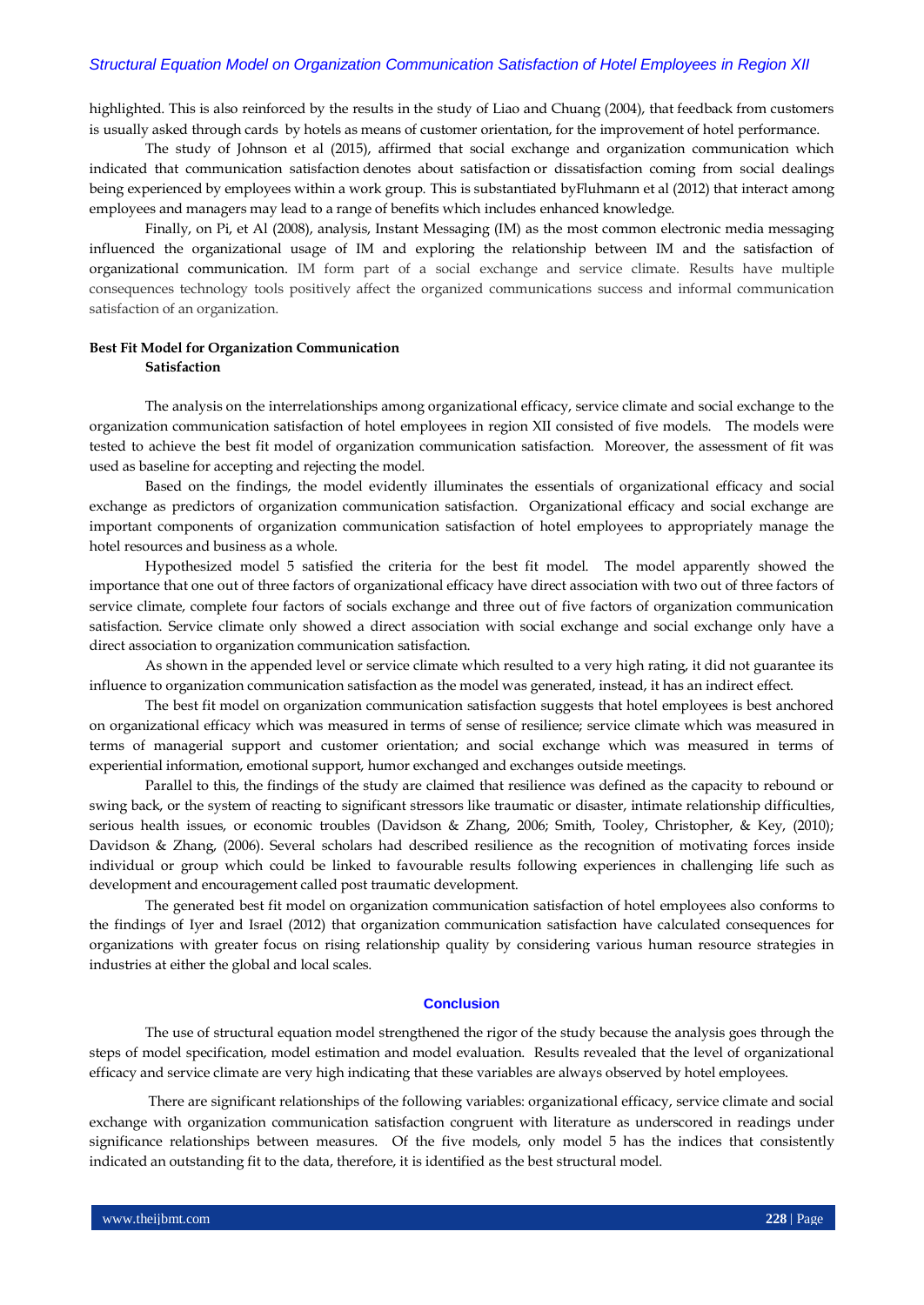As laid down in the Social Exchange Theory (SET), proactive behavior based on workers by the service organizations ' members (e.g. service members exceeding personality-interest, love and consideration for clients) would lead to the development of a social atmosphere wherein workers understand and perceive their organizational service climate in a favourable and productive way.

#### **Recommendation**

Based on the results of the study, the researcher proposes these recommendations:

The high level rating of social exchange and organization communication satisfaction of hotel employees in regions XII suggest that there is still room for improvement by raising them to a very high level. The human resource department should instigate activities and programs that will improve team works in making wise decision in the organization which will build strong relationships among employees inside and outside the organization.

Improve departmental communications throughout the hotel organizations to foster camaraderie and collaboration among the personnel. Department managers or supervisors have the direct contact with the employees under them, hence, they could facilitate healthy communication environment. This could vouch somehow theemployees morale and will motivate them to be more productive.

As a best fit model, organizational efficacy has a strong direct causal effect with service climate, social exchange and organization communication satisfaction, hence, it is recommended that hotel industries will activate continuous programs pertaining to organizational efficacy to sustain strong foundation for the hotel employees to be missionoriented, technically skilled individuals and resilient to the challenges encountered in the organization. Nurture strong relationship among hotel employees within and outside the organization to foster teamwork and team building.

#### **ACKNOWLEDGMENT**

To God be the glory. His blessings and support means so much in the completion of this academic journey. The researcher wishes to extend her gratitude to the following:

Dr. Myrna S. Viado, her adviser for her patience, guidance and for giving her the useful and scholarly suggestions on this dissertation.

Dr. Eugenio S. Guhao, Jr., Dr. Vicente Salvador E. Montano, Dr.Gaudencio G. Abellanosa, Dr.Stilo Floyd Schneider, Dr. Francis Evan L. Manayan and Dr. Helena Lovitos, the members of the panel, for their valuable feedbacks.

Dr.Rinante L. Genuba, her statistician and to family and friends who extended their assistance.

## **References**

- [1.] [Akkirman, Ali D;](https://search.proquest.com/indexinglinkhandler/sng/au/Akkirman,+Ali+D/$N?accountid=31259) [Harris, Drew L](https://search.proquest.com/indexinglinkhandler/sng/au/Harris,+Drew+L/$N?accountid=31259) (2205). Organizational Communication Satisfaction in the virtual workplace. *The Journal of Management Development;* 2005; 24, 5/6; ProQuest Central.
- [2.] Angelopulo, GC & Barker, R (eds). 2013. *Integrated Organisational communication*. 2nd edition. Lansdowne: Juta..
- [3.] Bandura, Albert (1978). Social Learning Theory Aggression. *Journal of Communication.*
- [4.] Bhatta, T. R., Albert, J. M., Kahana, E., &Lekhak, N. (2017). Early origins of later life psychological well-being? A novel application of causal mediation analysis to life course research. *The Journals of Gerontology*: Series B, 73(1), 160-170.
- [5.] Bisen, V. &Priya. (2008). *The Link between Communication and Financial Performance in Simulated Organizational Teams. Business Communication*. India: New Age International.
- [6.] Blau, PM, (1968). Social Exchange Entry in International *Encyclopedia of the Social Sciences. Vols. 7-8. New York Macmillan*. https://books.google.com.ph/books?id=ip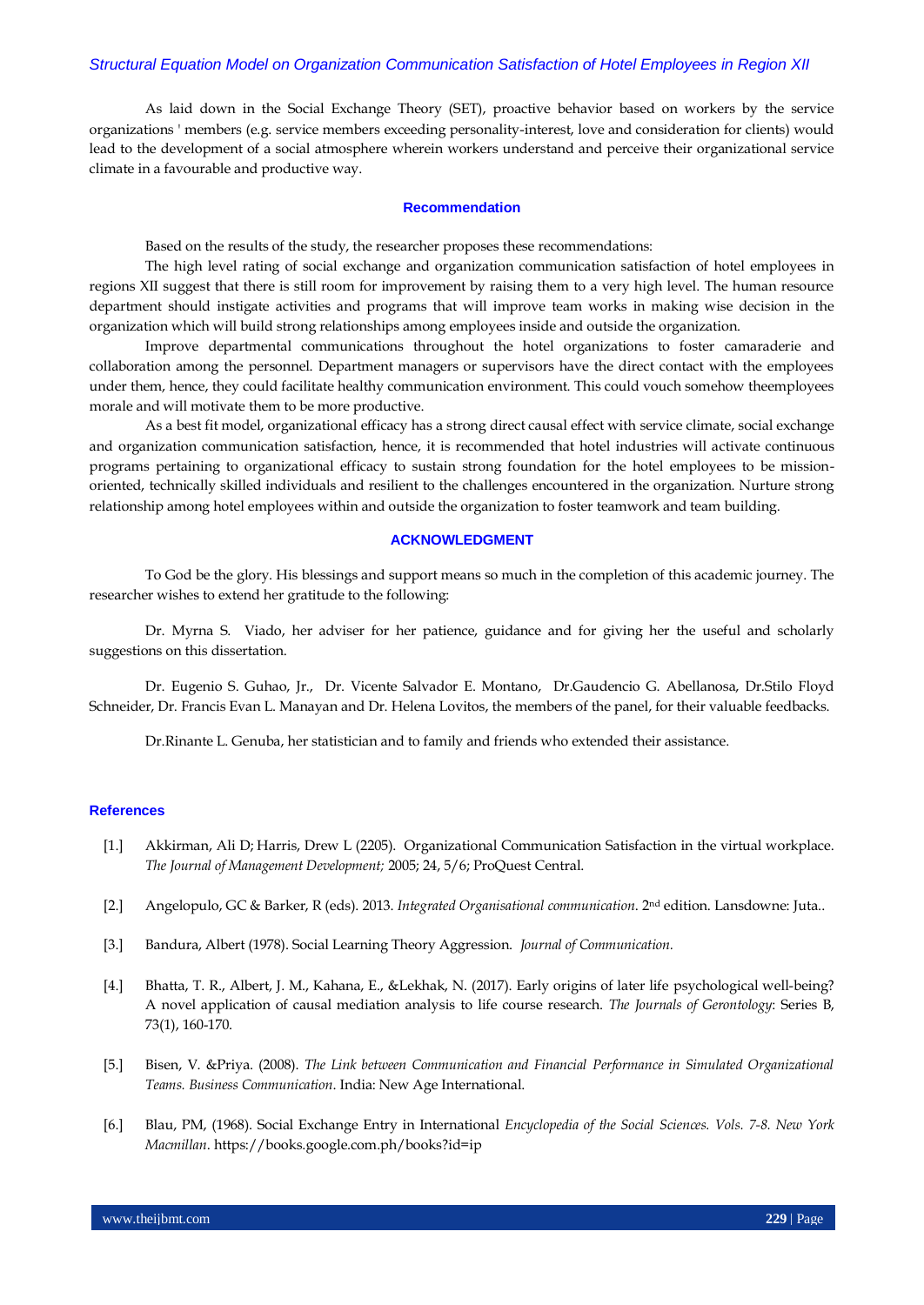- [7.] Bohn, J. ( 2011). Development and Exploratory validation of Organizational Efficacy Scale. *Wiley Online Library. Volume 21*.
- [8.] Bohn, J (2010). Development and Exploratory Validations of an Organizational Efficacy Scale. *Human resource Development Quarterly.*
- [9.] Bohn, J. (2002). The Relationahip of Perceived Leadership Behaviours to Organizational Efficacy*. Journal of Leasership and Organizational Studies.*
- [10.] Bohn, J (2201). *The Design and Validation of an Instrument to assess organizational Efficacy.*
- [11.] Boodie, K. (2018). *Research Methods in Psychology*. <https://study.com/academy>/lesson/ stratified-randomsample-example-definition
- [12.] Borgogno,L. (2010). *Correlates of Collective Efficacy in Italian Airforce*. [Www .researcgate.net.](http://www.researcgate.net/)
- [13.] Bose, Bonani (2019). Structural Equation Modeling: Definition and Analysis. *<https://www.digitalvidya.com/blog/structural-equation-modeling>*
- [14.] Bowen, D, Schneider, B (2014). A Service Climate Synthesis and Future Research Agenda. *Journal of Service Research.*
- [15.] Bratt, M., Broome, M., Kelber, S. (2000). Influences of stress and nursing leadership on Job Satisfaction of Pediatric intensive care unit nurses. *American Journal of Critical Care 9(5):307-17. DOI: 0.4037/ajcc2000.9.5.307*
- [16.] *[Brown, LD;](https://search.proquest.com/indexinglinkhandler/sng/au/Brown,+Louis+D/$N?accountid=31259) [Tang, X,](https://search.proquest.com/indexinglinkhandler/sng/au/Tang,+Xiaohui/$N?accountid=31259) [Hollman, RL](https://search.proquest.com/indexinglinkhandler/sng/au/Hollman,+Ruth+L/$N?accountid=31259) (2014). The Structure of Social Exchange in Self-help Support Groups: Development of a Measure. [Am J Community Psychol.2014 Mar; 53\(0\): 83](https://www.ncbi.nlm.nih.gov/entrez/eutils/elink.fcgi?dbfrom=pubmed&retmode=ref&cmd=prlinks&id=24398622)–95.doi: [10.1007/s10464-013-9621-3](https://dx.doi.org/10.1007%2Fs10464-013-9621-3)*
- [17.] *Brown LD (2009). How people can benefit from mental health consumer-runorganizations. American Journal of Community Psychology. 2009a;43:177–188. [PubMed] [Google Scholar]*
- [18.] *Capone, V., Petrillo, G. (2012). Development and Validation of the Health ProfessionCommunmication Collective Efficacy Scale. Article in GiornaleItaliano di Psicologia. DOI: 10.1421/73148.*
- [19.] Casio, W.F. (2000), Managing a virtual workplace. *Academy of Management* Executive, Vol. 14
- [20.] *Chang, CH. (2014). The Determinants of Green Product Innovation Performance*First published:18 July 2014 https://doi.org/10.1002/csr.136
- [21.] Chen, Y.J. (2007), Relationships among service orientation, job satisfaction, and organizational commitment in the international tourist hotel industry*. Journal of American Academy of Business*, Cambridge, Vol. 11 No. 2, pp. 71-82.
- [22.] Chen, Ch. Kao, YL., (2014). *Antecedents, consequences and moderators of ambidextrous behaviors among frontline employees.* September 2016 Management Decision 54(8):1846-1860 DOI: 10.1108/MD-05-2015-0187
- [23.] Connor, K, Zhang, W (2006). *Development of a new resilience scale: the Connor-Davidson Resilience Scale* (CD- (2003)RISC) . Depress Anxiety 2003. DOI: 10.1017/S1092852900025797
- [24.] Connor, K. M., & Davidson, J. R. (2003). *Development of a new resilience scale: the Connor-Davidson Resilience Scale* (CD-RISC). *Depression and Anxiety, 18* (2), 76-82.
- [25.] Conrad, C. (1985), *Strategic Organizational Communication: Cultures, Situations, and Adaption.* New York: Holt, Rinehart and Winston.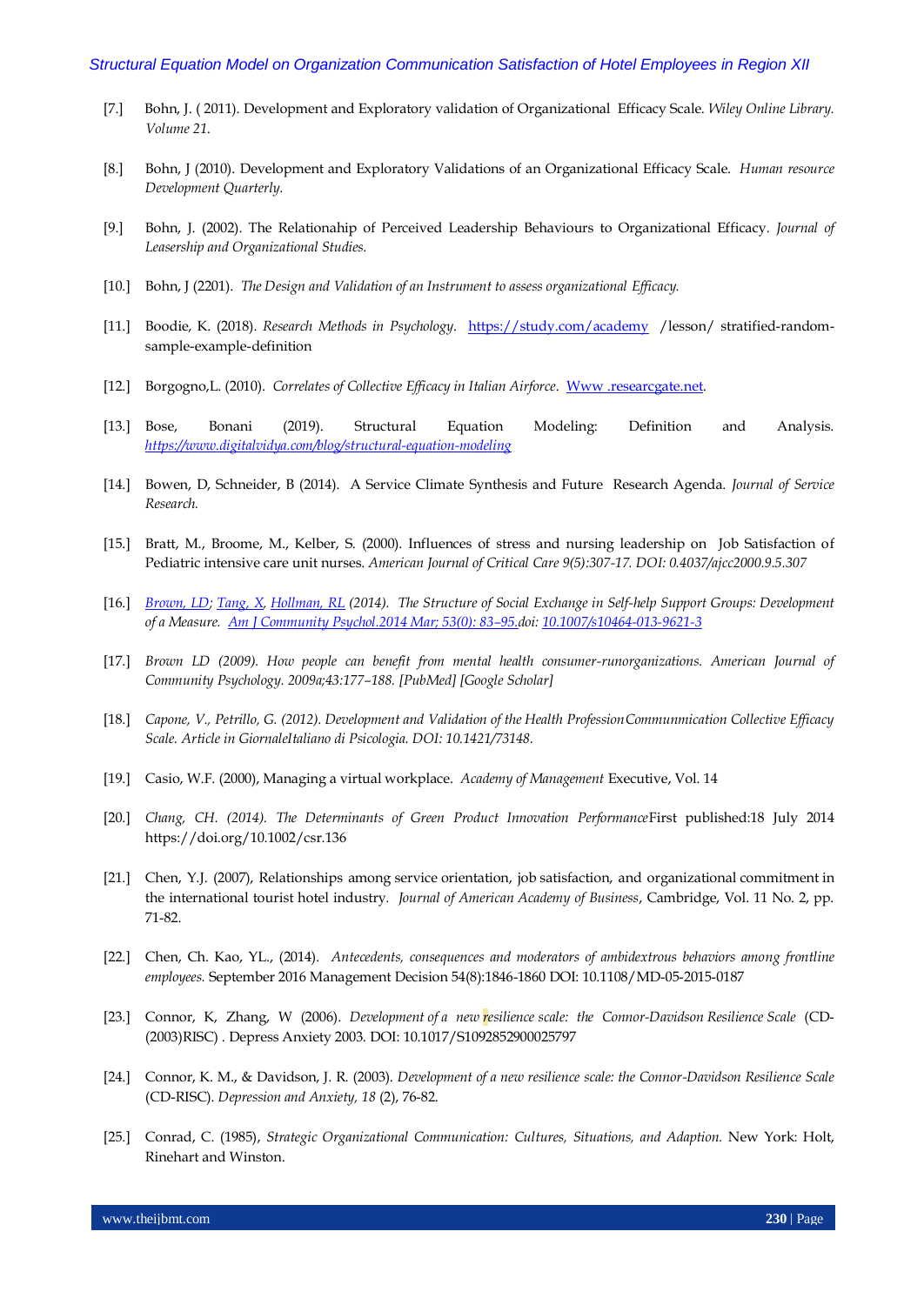- [26.] Davis, D. Cosenza, RM (2005). *Business Research for Decision Making*. Australia Thompson South-Western.
- [27.] Das, R. (2016). *How Employee Feedback can Help Hoteliers.* https://lodgingmagazine.com/how-employeefeedback-can-help-hoteliers.
- [28.] Decker, C. (2010). Invited Reaction: Development and Exploratory Validation of Organizational Efficacy Scale. *Human Resource Development Quarterly.*
- [29.] Drach-Zahavy, A (2004). Exploring organizational citizenship behaviour from an organizational perspective: The relationship between organizational learning and organizational citizenship behaviour. *Journal of Occupational Learning and Organizational Psychology.*
- [30.] Ehrhart, KH, Witt, L., Schneider, B., Perry, S. (2010). Service Employees Give as They Get: Internal Service as a Moderator of the Service Climate-Service Outcomes Link. *Journal of Applied Psychology 96*(2):423-31 · DOI: 10.1037/a0022071 ·
- [31.] Evans, J.D. 1996. Straightforward Statistics for the Behavioral Sciences. *Brooks/Cole Publishing; Pacific Grove, Calif.*
- [32.] Flu¨hmann, P., Wassmer, M., &Schwendimann, R. (2012). *Structured information exchange on infectious diseases for prisoners. Journal of Correctional Health* Care, 18(3), 198–209. doi:10. 1177/1078345812445180.
- [33.] Fu, Y., & Mount, D. J. (2002). Older workers' communication satisfaction in the lodging industry. *Journal of Human Resources in Hospitality and Tourism,* 1(1), 59-73.
- [34.] Gill, P. S. (2013). *An investigation of employee engagement and business outcomes at an engineering services firm*. Eastern Michigan University*, ProQuest Dissertation Publishing.*
- [35.] Gliem, J. A., &Gliem, R. R. (2003). Calculating, interpreting, and reporting cronbach's alpha reliability coefficient for Likert-type scales. *Midwest Research-to-Practice Conference in Adult, Continuing, and Community Education.*
- [36.] Grojean, M., Resick, C., Dickson, M., Smith, D, (2004).Leaders, Values and Organizational Climate: Examining Leadership Strategies for Establishing an Organizatioanl Climate Regarding Ethis. *Journal of Business Ethics,* 55(3), 223-241.
- [37.] Gully, SM, Incalcaterra, K, Apama, J, Matther, B (2020). A meta analysis of team-efficacy, potency and performance: interpretation and level of analysis as moderators of observed relationships. *Journal of Applied Psychoology.*
- [38.] He, Y., Hubei, W., Shenzhen, W, Lai, K., (2010*). Service Climate, Employee Commitment And Customer Satisfaction Evidence From The Hospitality Industry In China . DOI:10.1108/09596111111143359*
- [39.] Hong, Y, Hui Liao, Hu Jia, and Jiang Kaifeng (2013), Missing Link in the Service Profit Chain: A Meta-Analytic Review of theAntecedents, Consequences, and Moderators of Service Climate*. Journal of Applied Psychology* 98 (2), 237-267
- [40.] Hsu, Shua-hua (2017). Understanding Exchangers' Attitudes and Intentions to Engage in Internet Bartering Based on Social Exchange Theory (SET) and the Theory of Reasoned Action (TRA). *International Journal of Business and Information,* Vol. 12, iss 2.
- [41.] Iyer, S, Israel, D ( 2012 ). Structural Equation Modeling for Testing the Impact of Organization Communication Satisfaction on Employee Engagement. *South Asian Journal of Management.*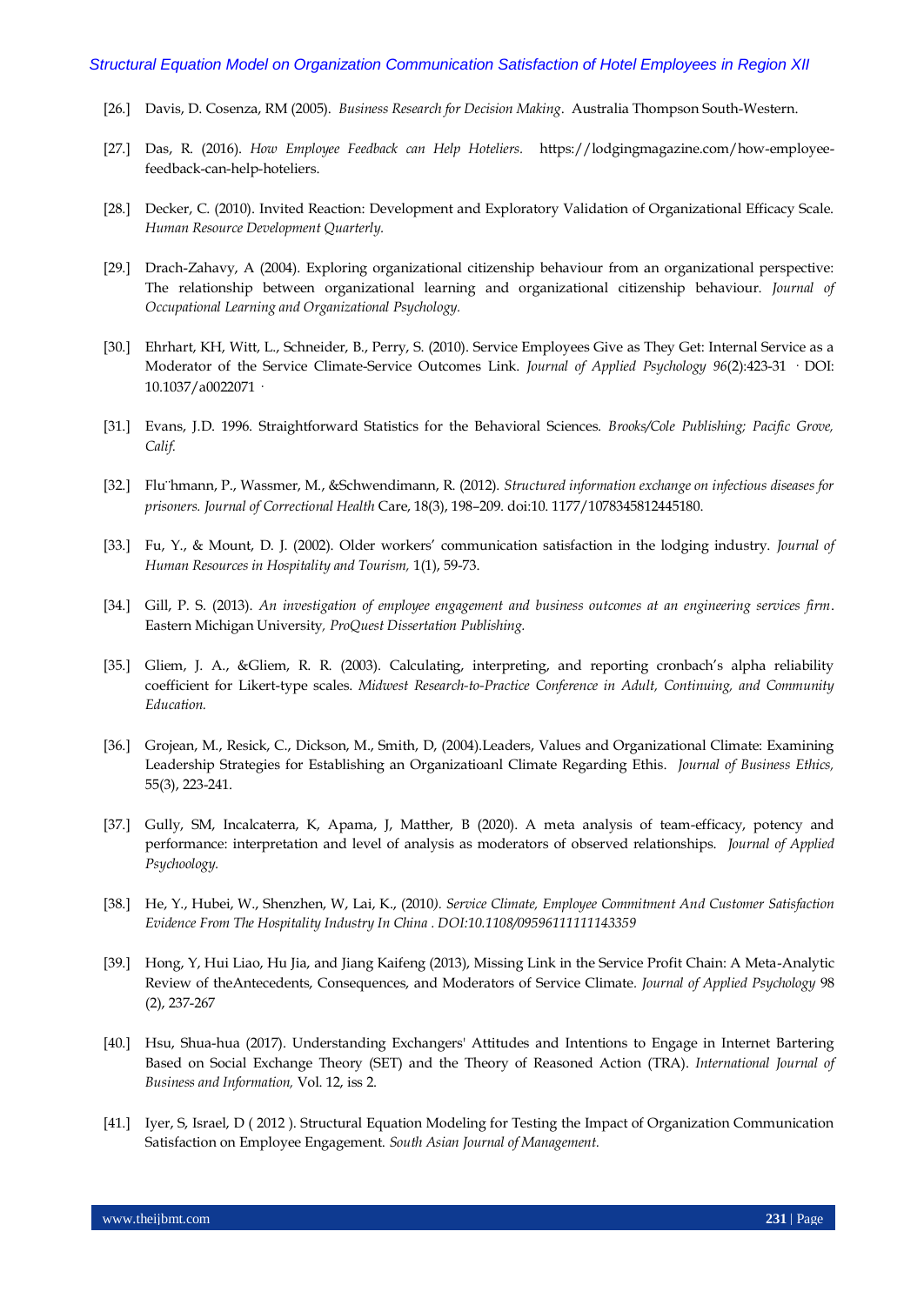- [42.] Joiner, T.A. and Bakalis, S. (2006), The antecedents of organizational commitment: the case of Australian casual academics. *International Journal of Educational Management*
- [43.] Johnston, D., Becker, J., Paton, D., (2015*). Communication of Risk: A community* resilience perspective. GNS Science Report 2015. [https://pdfs.semanticscholar.org](https://pdfs.semanticscholar.org/) /5fad/88b58bb87c5a8702992d9bdfb72e
- [44.] Kilic, C. and Dursun, T. (2007), Antecedences and consequences of customer orientation: do individual factors affect customer orientation? *The Business Review, Cambridge, Vol. 7.*
- [45.] Kang, H.J. & Busser, J. (2018). Impact of service climate and psychological capital on employee engagement: the role of organizational hierarchy. *InternationalJournal of Hospitality Management*.
- [46.] Karatepe, O., Avci, T., Tekinkus, M. Measuring Marketing Culture: A Study of Frontline Employees in Turkish Hotels.
- [47.] Kaul, A. (2007). *The Art of Effective Communication. Rediff India Abroad.*
- [48.] Kotter, JP, Heskett, J. (1992). Corporate Culture and Performance. Book. *New York Free Press.* https://www.google.com/search?sxsrf=ALeKk00LNRWyRMn68l.
- [49.] Kralj, A., & Solnet, D. (2010). Service climate and customer satisfaction in a casino hotel: An exploratory case study. International Journal of Hospitality [.https://psycnet.apa.org/record /2010-15466-020](https://psycnet.apa.org/record%20/2010-15466-020)
- [50.] [Kumar, M,](https://search.proquest.com/indexinglinkhandler/sng/au/Kumar,+Manish/$N?accountid=31259) [Jauhari, H,](https://search.proquest.com/indexinglinkhandler/sng/au/Jauhari,+Hemang/$N?accountid=31259) [Rastogi, A,](https://search.proquest.com/indexinglinkhandler/sng/au/Rastogi,+Ashish/$N?accountid=31259) [Sivakumar, S](https://search.proquest.com/indexinglinkhandler/sng/au/Sivakumar,+Sandeep/$N?accountid=31259) (2018). *Managerial support fordevelopment and turnover intention*
- [51.] Lawler, E J. (2001). ["An Affect Theory of Social Exchange".](https://digitalcommons.ilr.cornell.edu/cgi/viewcontent.cgi?article=1661&context=articles) *American Journal ofSociology*. **107** (2):32152. [doi](https://en.wikipedia.org/wiki/Digital_object_identifier)[:10.1086/324071.](https://doi.org/10.1086%2F324071) [JSTOR](https://en.wikipedia.org/wiki/JSTOR) [10.1086/32407](https://www.jstor.org/stable/10.1086/324071)
- [52.] Lee, H. E., Park, H. S., Lee, T. S., & Lee, D. W. (2007). Relationships Between lmxand subordinates' feedbackseeking behaviors. Social Behavior and Personality: *An International Journal, 35(5), 659-674.*
- [53.] Lee, T. W. (1988). How job dissatisfaction leads to employee turnover. *Journal of Business and Psychology, 2(3), 263-271.*
- [54.] Le Cren, M. (2016). Eight Simple and Effective Ways to Improve Team Communication.*<https://blog.azendoo.com/8-ways-to-improve-team-communication/>*
- [55.] Liao, H. and Chuang, A. (2004), A multilevel investigation of factors influencing employee service performance and customer outcomes. *Academy of Management Journal, Vol. 47 No. 1, pp. 41-58.*
- [56.] Löhndorf, B, Diamantopoulos, A. (.2014).Examining the drivers of employee brand understanding: a longitudinal study. *The Journal of Product and Brand Management; Santa Barbara* Vol. 28, Iss. 7, (2019): 893-907. DOI:10.1108/JPBM-09-2018-2007
- [57.] Maddi S.R., Harvey R.H. (2006) Hardiness Considered Across Cultures. In: Wong P.T.P., Wong L.C.J. (eds) *Handbook of Multicultural Perspectives on Stress and Coping.* International and Cultural Psychology. Springer, Boston, MA
- [58.] Malekne, T.(2014). Communication Satisfaction in the Organisation. World's ViewAcademy. *<https://worldsviewacademy.com/communication-satisfaction-in-the-organisation/>*
- [59.] Malik, A. (2013). International Journal of Scientific and Research Publications, Volume 3, Issue 10, October 2013 1 ISSN 2250-3153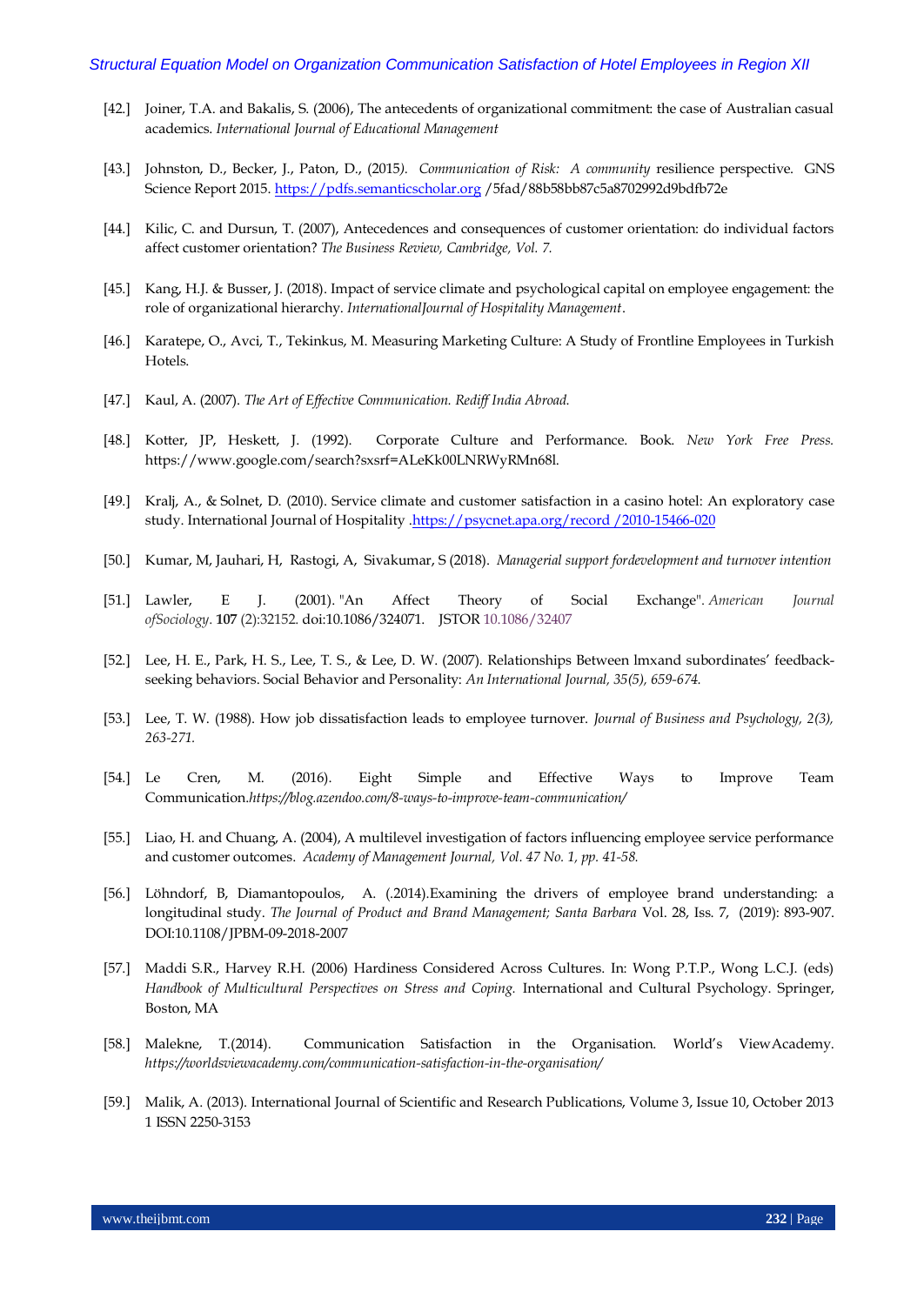- [60.] Mario et. al. (2009). The employee-customer relationship quality: Antecedents and consequences in the hotel industry. *International Journal of Contemporary Hospitality Management* 21(3):251-274. DOI: 10.1108/09596110910948288
- [61.] Mao, Yuping (2010). Does Culture Matter? Relating Intercultural Communication Sensitivity to Conflict Management Styles, Technology Use, and Organizational Communication Satisfaction in Multinationals in China*. Proquest LLC.*
- [62.] Moran, M. (1996). Health Policy and Management: The health-care agenda in BritishPolitical Context. *International Journal of Health Planning and Management*.Vol.11. [https://onlinelibrary.wiley.com/doi/abs/10.1002/%28SIC.](https://onlinelibrary.wiley.com/doi/abs/10.1002/%28SIC)
- [63.] Mount, DJ., Black, KJ, (1999). A Factor-Analytic Study of Communication Satisfaction in the Lodging *Industry Research Article.*[https://doi.org](https://doi.org/) /10.1177/109634809902300405
- [64.] Mueller & Lee, (2002*). Leader-Member Exchange and Organizational Communication Satisfaction in Multiple Contexts*. Research Article.https:// doi.org/10.1177/00219 -43 60203900204.
- [65.] [Murillo, E,](https://search.proquest.com/indexinglinkhandler/sng/au/Murillo,+Enrique/$N?accountid=31259) [King, C.](https://search.proquest.com/indexinglinkhandler/sng/au/King,+Ceridwyn/$N?accountid=31259) (2019)[. The Journal of Product and Brand Management;](https://search.proquest.com/pubidlinkhandler/sng/pubtitle/The+Journal+of+Product+and+Brand+Management/$N/30683/DocView/2311898467/abstract/D39B9D1C920A45C2PQ/1?accountid=31259) Santa Barbara [Vol.](https://search.proquest.com/indexingvolumeissuelinkhandler/30683/The+Journal+of+Product+and+Brand+Management/02019Y11Y10$232019$3b++Vol.+28+$287$29/28/7?accountid=31259) 28, Iss. 7, (2019): 893-907. DOI:10.1108/JPBM-09-2018-2007
- [66.] NCREST (2015). Mission, mission on the wall… What role do missions play in successfulschools?2015/4/1*[.http://www.tc.columbia.edu/ncrest/onlinepub](http://www.tc.columbia.edu/ncrest/onlinepub) /practiceBrief1.pdf*
- [67.] O'Kane G1, Kensinger EA, Corkin S.(2004). Evidence for semantic learning inprofound amnesia: an investigation with patient H.M. DOI: 10.1002/hipo.20005.
- [68.] PAM (2019). Passive and Active Network Measurrement. A network focused on systems -based research and real world data. Puerto Vara, Chile *[http://www.wikicfp.](http://www.wikicfp/) com/cfp/program?id=2301.*
- [69.] Pi, S; Liu, Y; Chen, T; and Li, S (2008) *The Influence of Instant Messaging Usage Behavior on Organizational Communication Satisfaction.*
- [70.] Rao, Sally, Lu, VinhNhat, and Freeman, Susan (2018). Drivers of service climate: an emerging market perspective Hung Trong Hoang Hue University, *Vietnam and University of Adelaide, Adelaide, Australia*
- [71.] Reiners, P. W., Carlson, R. W., Renne, P. R., Cooper, K. M., Granger, D. E., McLean, N. M., &Schoene, B. (2018). *Interpretational approaches: making sense of data. Geochronology and Thermochronology, 65-82.*
- [72.] Richards,L. (2019). How Effective Communication Will Help an Organization.*https://www.google.com/search?*
- [73.] Rhoades, L., Eisenberger (2002). Perceived Organizational Support: A Review of the Literature. *American Psychological Association, Inc. DOI: 10.1037//0021-9010.87.4.698.*  [http://citeseerx.ist.psu.edu/viewdoc/download.](http://citeseerx.ist.psu.edu/viewdoc/download)
- [74.] Robbins, S.P. (2003), Organizational Behaviour. 10th ed. *Pearson Education International Prentice Hall.*
- [75.] Salanova, M., Peiro, A., (2005). *Linking organizational resources and work engagement to employee performance and customer loyalty: the mediation of service climate.*<https://www.ncbi.nlm.nih.gov/pubmed/16316275>
- [76.] Sanchez, J. A. (2011). *The relationship among self-leadership, social capital, social effectiveness and organizational efficacy in US navy recruiting* (Order No. 3531336). Available from ProQuest Central. (1153119222). Retrieved from https://search.proquest.com/docview/1153119222?accountid=31259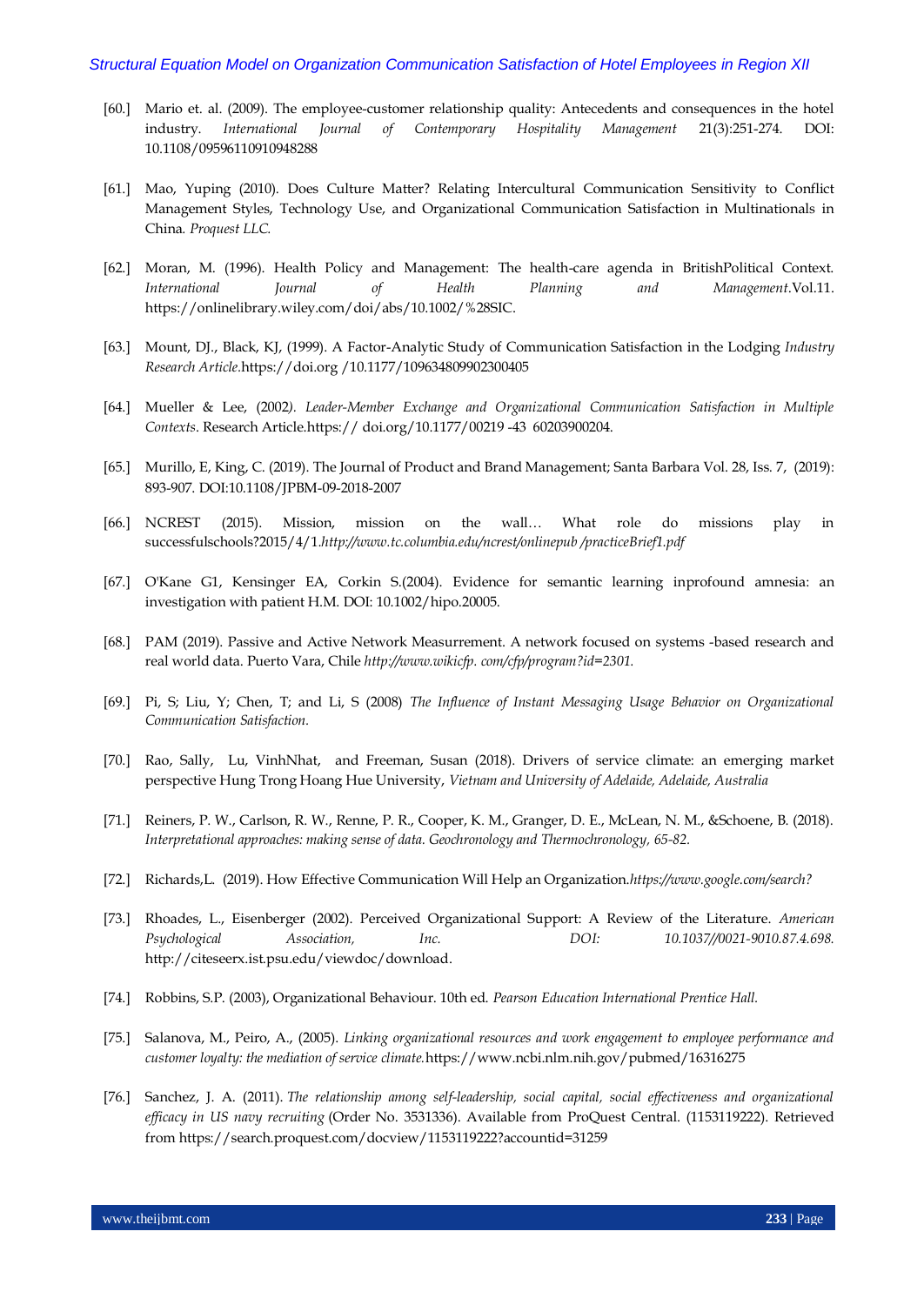- [77.] Savalei, V., Bentler, P. (2010). *Structural Equation Modeling* First published:30 January 2010. https://doi.org/10.1002/9780470479216.corpsy0953.
- [78.] Sayre, S.(2001). *Qualitative Methods for Marketplace Research.* https://www.google.com/search?sxsrf=ALeKk03t\_rAnN8W89jKiBfoTj3lAQGG9.
- [79.] Saurabh, Sweta,Chattopadhyay, Tuhin (2013). *Auditing Communication Satisfaction Among Banking Professionals: An Approach to Managing Workplace Communicatio D*elhi Vol. 2, Issue 2.
- [80.] Schneider, B., Macey, W.H., Barbera, K.M. & Martin, N. (2009). *Driving Customer Satisfaction and Financial Success through Employee Engagement*. *People & Strategy*, 32(2), 22.
- [81.] Schneider, B., White, S. (2004). Service Quality: Research Perspectives. *SAGE Publications, Inc. https://books.google.com.ph/books?id=qBXliZ6.*
- [82.] Schulte, M, Ostroff, C., Shmulyian S., Kinicki, A. (2009). Organizational Climate Configurations: Relationships to Collective Attitudes, Customer Satisfaction, and Financial Performance. *Journal of Applied Psychology 94(3):618-34*
- [83.] Scott, W, Vare, P. (2007), Learning for Change: Exploring the relationship Between Edcation and Sustainable Development. *Journal for Education for Sustainable Development.*
- [84.] Setupmyhotel,(2020). [https://setupmyhotel.com/train-my-hotel-staff/front-office-training /78](https://setupmyhotel.com/train-my-hotel-staff/front-office-training%20/78%20-hotel-mission-and-goals.html%20of) -hotel-mission[and-goals.html of](https://setupmyhotel.com/train-my-hotel-staff/front-office-training%20/78%20-hotel-mission-and-goals.html%20of) Education for Sustainable Development, (2).
- [85.] Shainesh, G. and Sharma, T. (2003), Linkages between service climate and service quality: a study of banks in India*. IIMB Management Review*, September, pp. 74-81.
- [86.] Snape, E., Redman, T. (2010). *HRM Practices, Organizational Citizenship Behaviour, and Performance: A Multi-Level Analysis[..](https://papers.ssrn.com/sol3/papers.cfm?abstract_id=1683702)*Journal of Management Studies.
- [87.] Simpson, Lyn (2005). Community Informatics and Sustainability: Why Social Capital Matters. *The Journal pf Community Informatics.Vol.1, No. 2.*
- [88.] Smith, B.W., Tooley, EM, Christopher, PJ, and Kay, VS (2010). Resilience as the ability to bounce back from stress: A neglected personal resource? *The Journal of Positive Psychology.*
- [89.] Steinke, C. (2008). Assessing the Physical Service Setting: A Look at Emergency *Departments Health Environments Research & Design Journal; London Vol. 8,.*
- [90.] Susskind, A., Kacmar, M; Borchgrevink, C. (2007). How Organizational Standards and Coworker Support Improve Restaurant Service*. Cornel Hotel and Restaurant Administration Quarterly*; Ithaca vol. 48, Iss. 4.
- [91.] Szabo, A., Ainsworth, S. E., & Danks, P. K. (2005). Experimental comparison of the psychological benefits of aerobic exercise, humor, and music. *https://www.google.com/search?sxsrf=ALeKk034Pb-nVMdbeIL6DUGLHFmzcdg*
- [92.] Tasa, Kevin, Whyte, Glen (2005). Collective Efficacy and Vigilant Problem Solving in Group Decision Making*: A non-linear Model. ideas.repec.org.*
- [93.] Tomarken, 2005). Structural Equation Modelling: Strengths, Limitations andMisconceptions. *Annu. Rev. Clin., 1, 31-65*
- [94.] Tsai, M.-T., Chuang, S.-S., & Hsieh, W.-P. (2009). An integrated process model of communication satisfaction and organizational outcomes. *Social Behavior and Personality: An international journal.*
- [95.] Tusaie, K., & Dyer, J. (2004), Resilience: A historical review of the construct, *Holistic Nursing Practice*, 18 (1), 3-8.

www.theijbmt.com **234** | Page